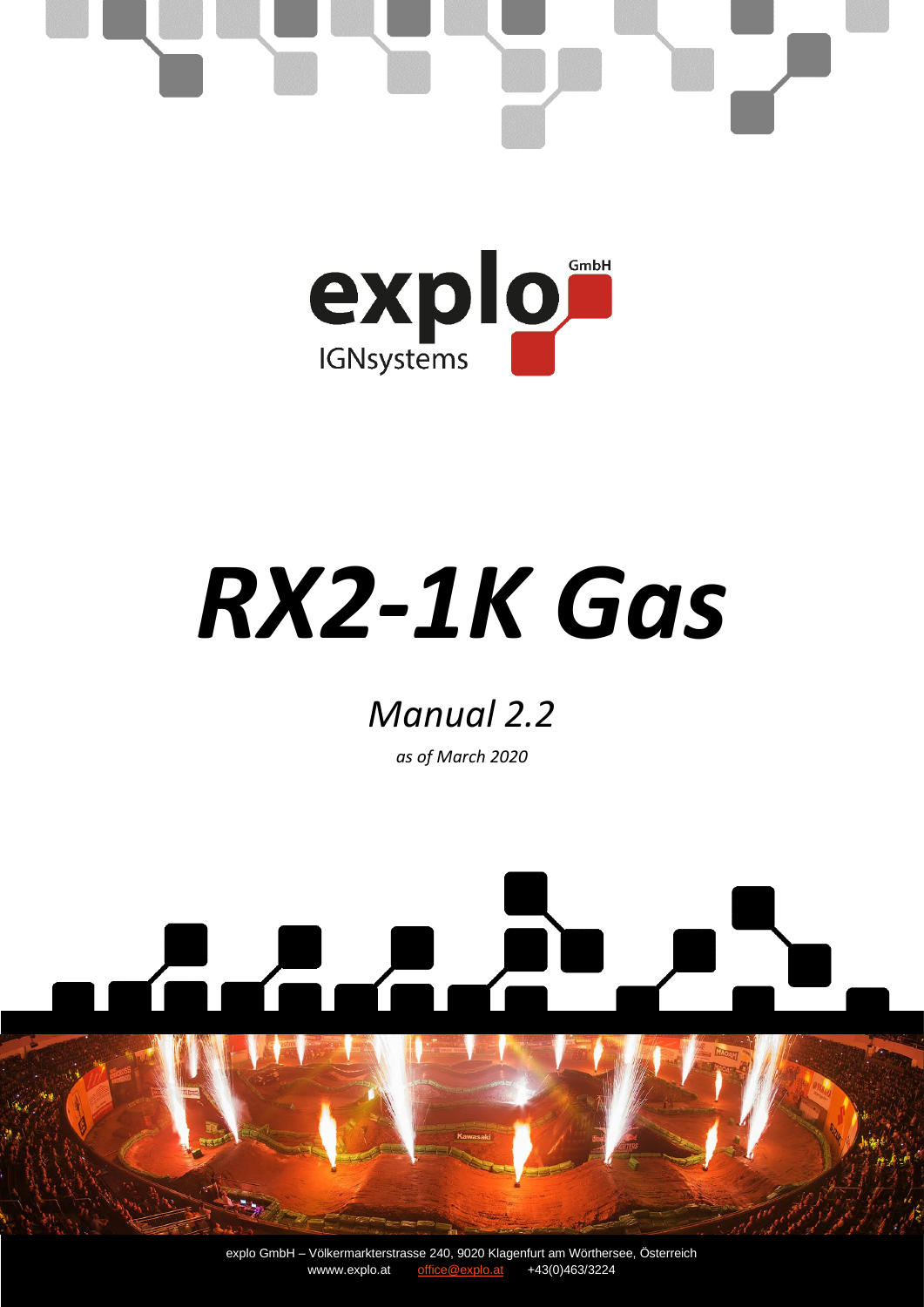## PREAMBLE

Dear Explo Customer,

Please read through these sets of instructions carefully, before using your devices. It contains many Information which are to help you getting to know your system.

We ask you to follow the safety and usage notes carefully.

Should you have any questions, or any confusions arise during the usage of the devices, which cannot be answered by this manual, please do not hesitate to contact us either by phone or mail.

A lot of fun with your new ignition system wishes you,

Your Explo Team

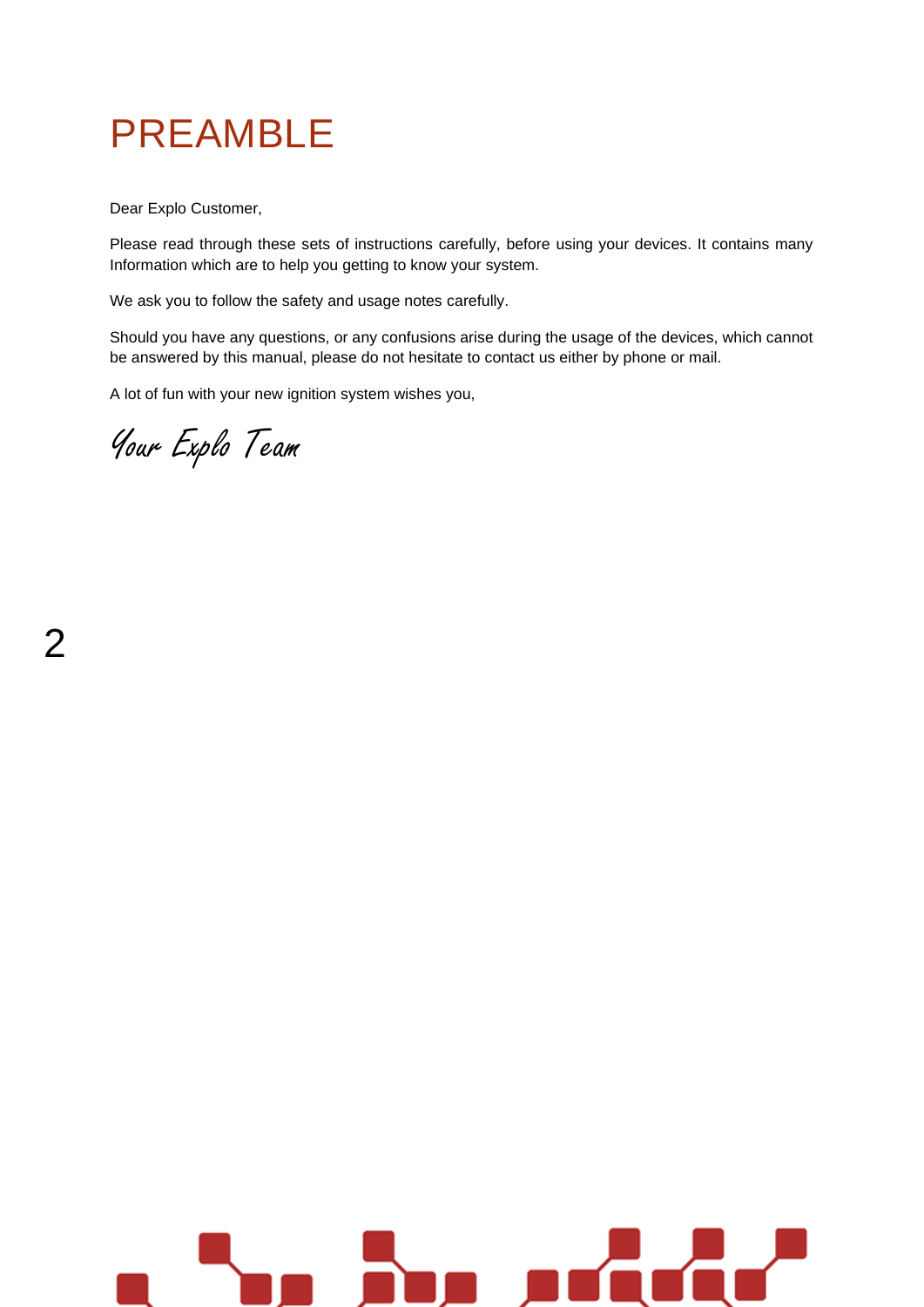# INDEX OVERVIEW

The following manual describes the special receiver RX2-1K Gas:

#### **About the RX2-1K Gas**

Function of the RX2-1K Gas.

#### **Description of the RX2-1K Gas**

Built of the components and hardware

**Usage of the RX2-1K Gas**

Setup of the RX2-1K Gas

Settings on the gasprojector

Settings via the transmitter menu

Settings via the Stepper-Software

Usage of the devices in a show

| <b>Other</b>          |  |  |  |
|-----------------------|--|--|--|
| Safety notes          |  |  |  |
| Hints & Tricks        |  |  |  |
| <b>Technical Data</b> |  |  |  |

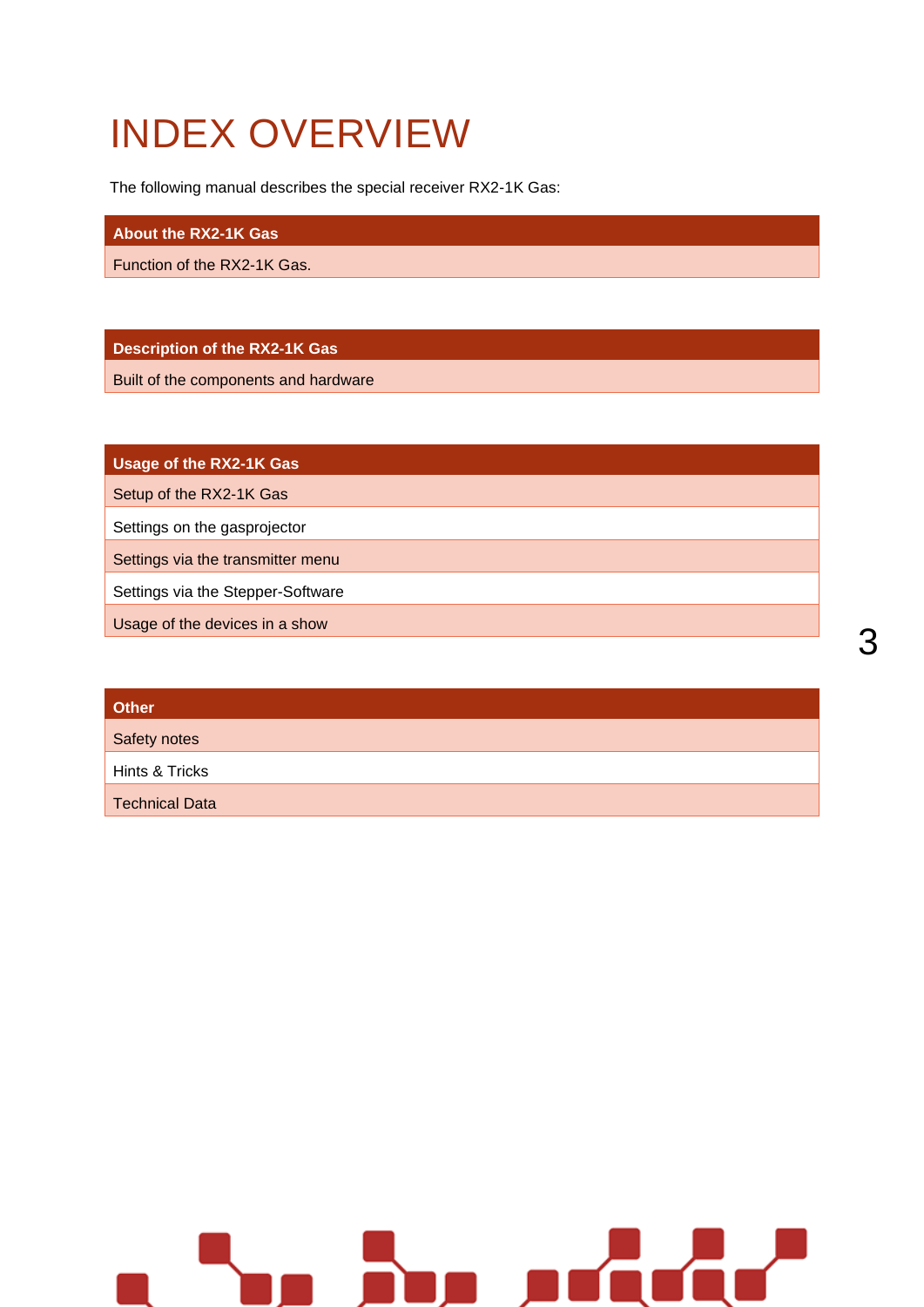# **INDEX**

 $\overline{4}$ 

| 3.3.2 setting the channel number and maximum number of gasprojectors  12 |  |
|--------------------------------------------------------------------------|--|
|                                                                          |  |
|                                                                          |  |
|                                                                          |  |
|                                                                          |  |
|                                                                          |  |
|                                                                          |  |
|                                                                          |  |
|                                                                          |  |
|                                                                          |  |
|                                                                          |  |
|                                                                          |  |
|                                                                          |  |
|                                                                          |  |

Щ

m.

ш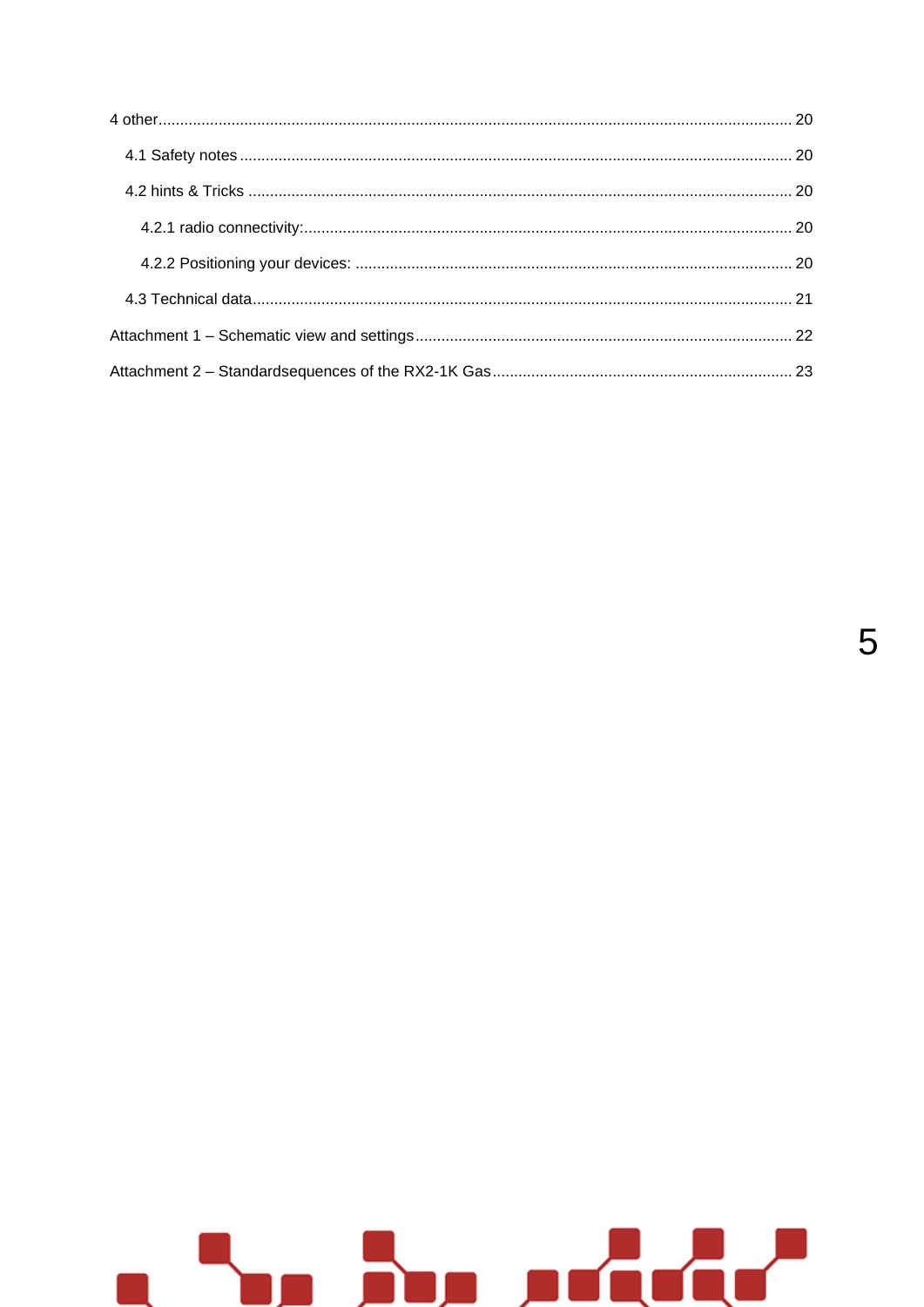#### <span id="page-5-0"></span>**1 ABOUT THE RX2-1K GAS**

#### <span id="page-5-1"></span>1.1 FUNCTION OF THE RX2-1K GAS

The RX2-1K Gas is a receiver module, used to control the gasprojectors GX2 12V and GX2 DMX via radio. The RX2-1K Gas is mounted to the Gasprojector and allows the activation of single ignitions and predefined sequences with the help of any Explo transmitter.

The RX2-1K Gas allows you to add your gasprojectors to an automated show. You can then adjust the opening times of the ignitions.

The RX2-1K Gas is supplied with power via the internal battery of the GX2 and features no own power supply.

#### <span id="page-5-2"></span>1.2 CONTROL OF THE RX2-1K GAS

The RX2-1K Gas is controlled solely via radio. As with other Explo receivers, Box and channel numbers are used for this purpose. Generally, 3 values must be set to use the receiver.

#### 1.2.1 BOX NUMBER

The box number is a general addressing of the receiver. It can be freely set from 0-99. To use all predefined sequences of the RX2-1K Gas to their fullest, it is recommended to set all used receivers to the same box number.

The box number can be changed either via the stepper software, or the transmitter menu.

#### 1.2.2 CHANNEL NUMBER

The channel number shows the actual ignition. With it, a single ignition or predefined sequence can be ignited. The channel numbers of the sequences are predefined and are shown in the corresponding chapter of this manual.

The single ignitions however can be set from channels 1-16. It not only defines at which channel the device will ignite, but also which position within a sequence it has.

The channel number can be either changed via the stepper software, or the transmitter menu.

#### <span id="page-5-3"></span>1.2.3 MAXIMUM NUMBER OF GASPROJECTORS

Should multiple gasprojectors be controlled on the same box number with predefined sequences, it is necessary to define the correct maximum number of gasprojectors. Should it be entered incorrectly, some sequences won't be made correctly.

The maximum number of gasprojectors can be changed either via the stepper software, or the transmitter menu.

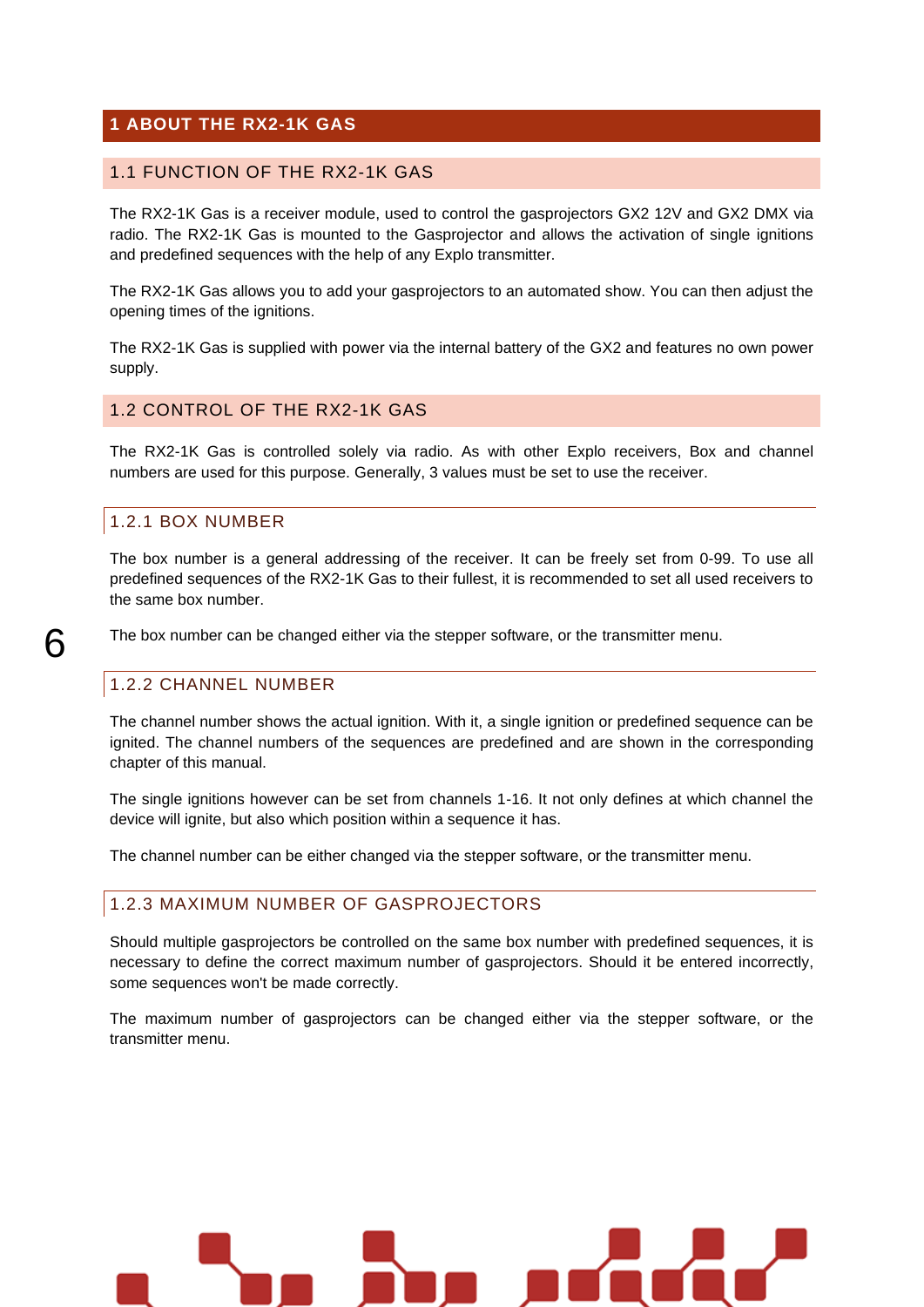### <span id="page-6-0"></span>**DESCRIPTION OF RECEIVER RX2-1K GAS**

### <span id="page-6-1"></span>2.1 COMPONENTS OF THE RECEIVER RX2-1K GAS



| <b>Components of the RX2-1K Gas</b> |                                    |  |
|-------------------------------------|------------------------------------|--|
| 1                                   | Connector for antenna (BNC-socket) |  |
| $\overline{2}$                      | Status-LEDs                        |  |
| 3                                   | Data- and Powercable               |  |
| 4                                   | Holder                             |  |
| 5                                   | <b>Programming socket</b>          |  |

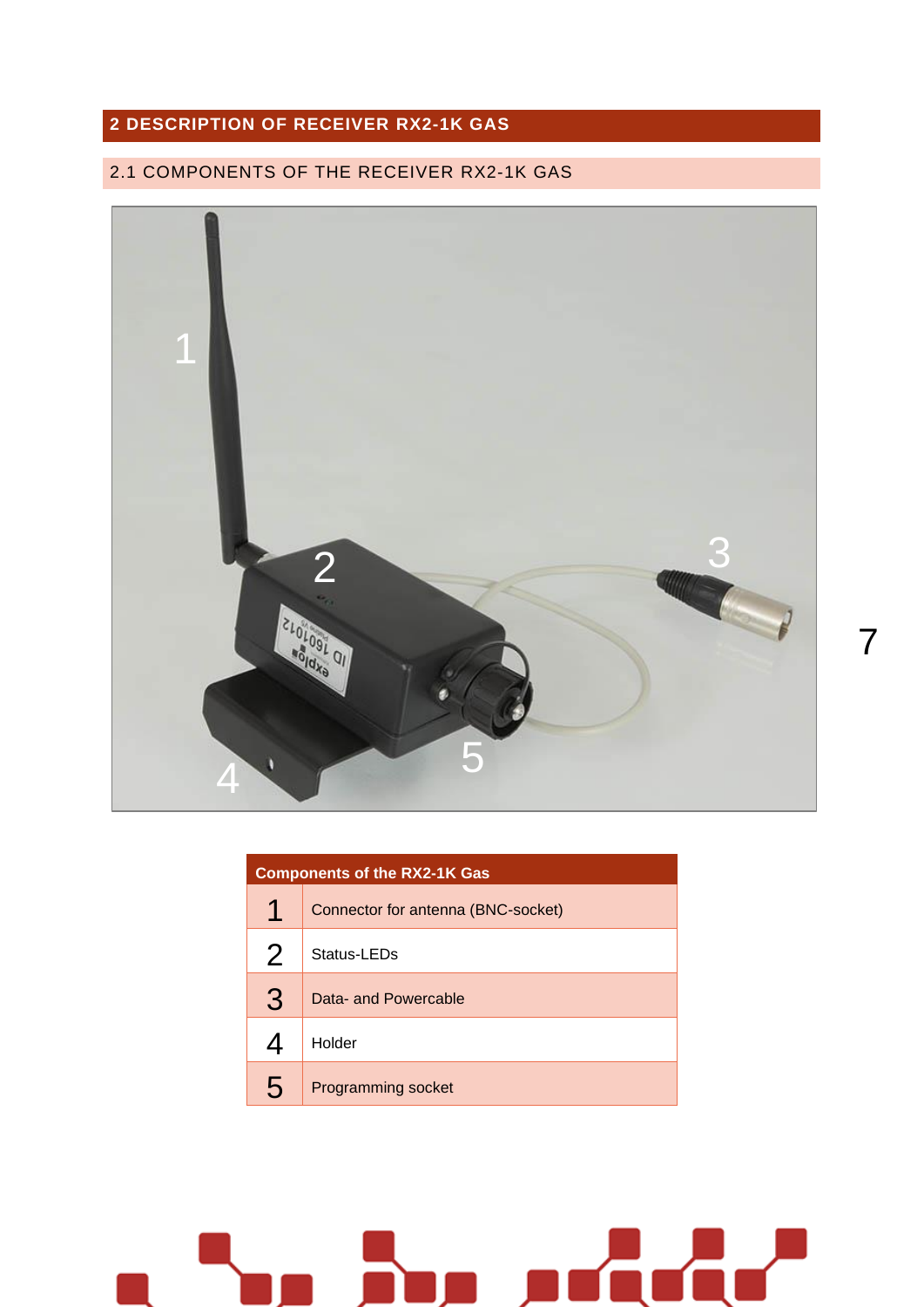#### <span id="page-7-0"></span>2.1.1 DESCRIPTION OF COMPONENTS

#### 2.1.1.1 CONNECTOR FOR ANTENNA (BNC-SOCKET)

This BNC-socket allows you to connect the antenna delivered with the RX2-1K Gas.

#### 2.1.1.2 STATUS-LEDS

Here you can find a red and a green status LED, which give you feedback about the battery status, connectivity at the output, and radio connectivity. The green LED has no function when the receiver is used with a gasprojector. However, the receiver could theoretically be used to ignite pyrotechnical effects. In this case, the green LED would be lit in Test-mode, if a connection has been made at the output of the receiver.

The red test LED shows if the receiver has received a signal from the transmitter. During Test-mode, the LED will flash once. In Armed-mode, the LED will flash three times for test signals, and once when an ignition is made.

#### 2.1.1.3 DATA- AND POWERCABLE

This cable is connected to the corresponding socket on the gasprojector. It is used to supply the RX2- 1K Gas, and send ignition signals to the gasprojector.

#### 2.1.1.4 HOLDER

8

With this holder, and the screw included with the device, the RX2-1K Gas is mounte dto the gasprojector.

#### 2.1.1.5 PROGRAMMING SOCKET

The 7-pole socket is used as a programming socket for the RX2-1K Gas. It allows you to upload software updates, and settings via the stepper software.

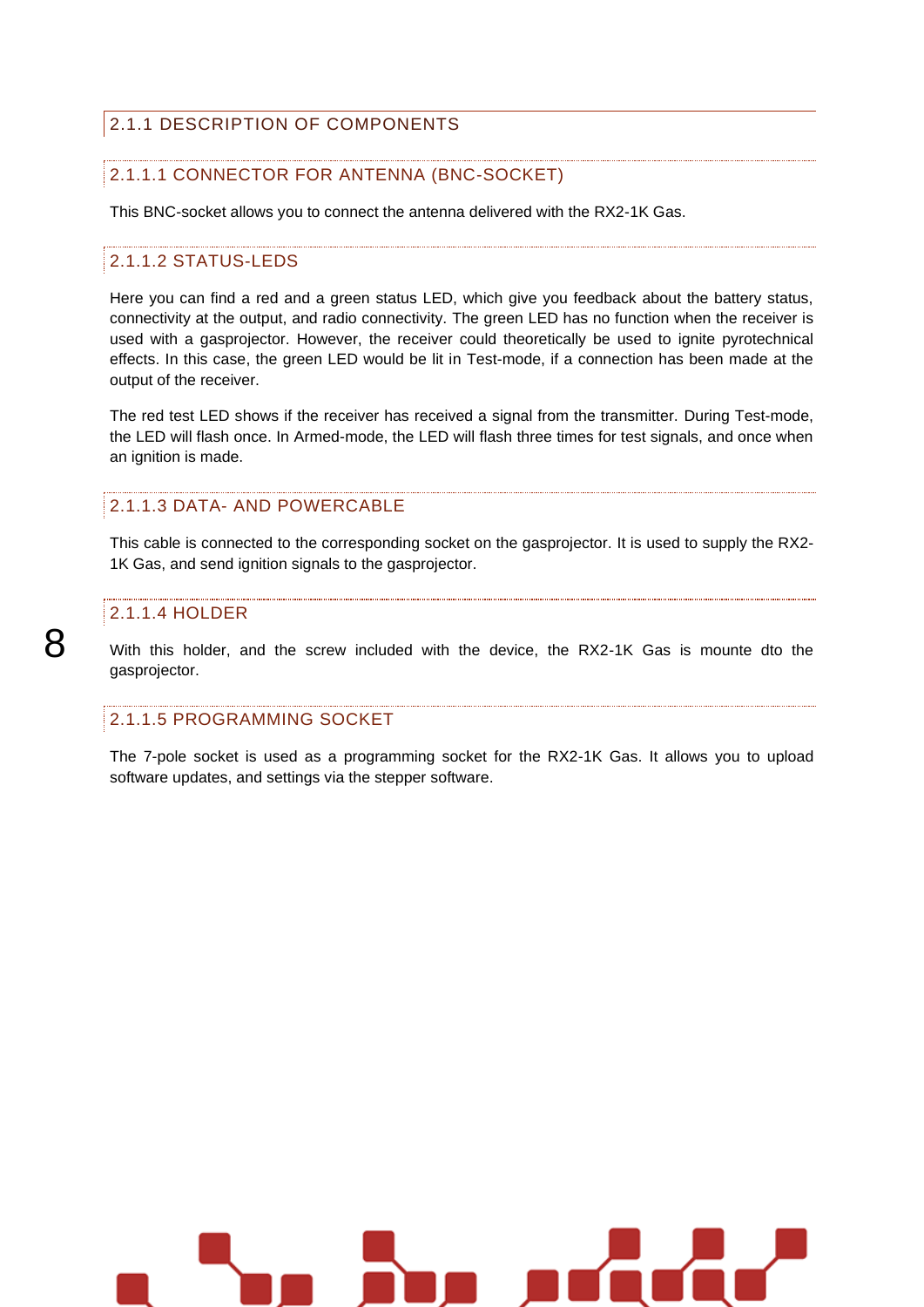| <b>Pins of the RX2-1K Gas</b> |                         |  |
|-------------------------------|-------------------------|--|
| Pin 1                         | <b>GND</b>              |  |
| Pin 2                         | ТX                      |  |
| Pin <sub>3</sub>              | RX                      |  |
| Pin 4                         | Not connected           |  |
| Pin 5                         | <b>Externe Batterie</b> |  |
| Pin 6                         | Not connected           |  |
| Pin <sub>7</sub>              | Not connected           |  |

#### <span id="page-8-0"></span>**3 USAGE OF THE RX2-1K GAS**

#### <span id="page-8-1"></span>3.1 SETUP OF THE RX2-1K GAS

Should the RX2-1K Gas be bought separately as an accessory for the gasprojector, it must be mounted to the device, prior to use. The following components will be needed:

- 1.) RX2-1K Gas with holder
- 2.) Screw for the holder (3,9x9,5 TX15)
- 3.) Connector socket for the RX2-1K Gas
- 4.) Screws for the connector socket of the RX2-1K Gas (M3x8)

The following steps must be taken to mount the RX2-1K Gas to the gasprojector:

#### <span id="page-8-2"></span>3.1.1 INSTALLING THE CONNECTOR SOCKET

Important note: Of the main circuit board of the GX2 exist various versions. The connecting of the socket varies with each. In this manual we will describe the setup of the cable to the newest version of the circuit board.

1.) The connector socket is fixed to the front of the gasprojector with the two screws (M3x8). The below graphic shows where it is usually installed (in yellow). We normally use sink head screws, which is why you should ideally countersink the holes beforehand.



2.) In the next step, the connecting cables will be fit to the main circuit board.



<u>Q</u>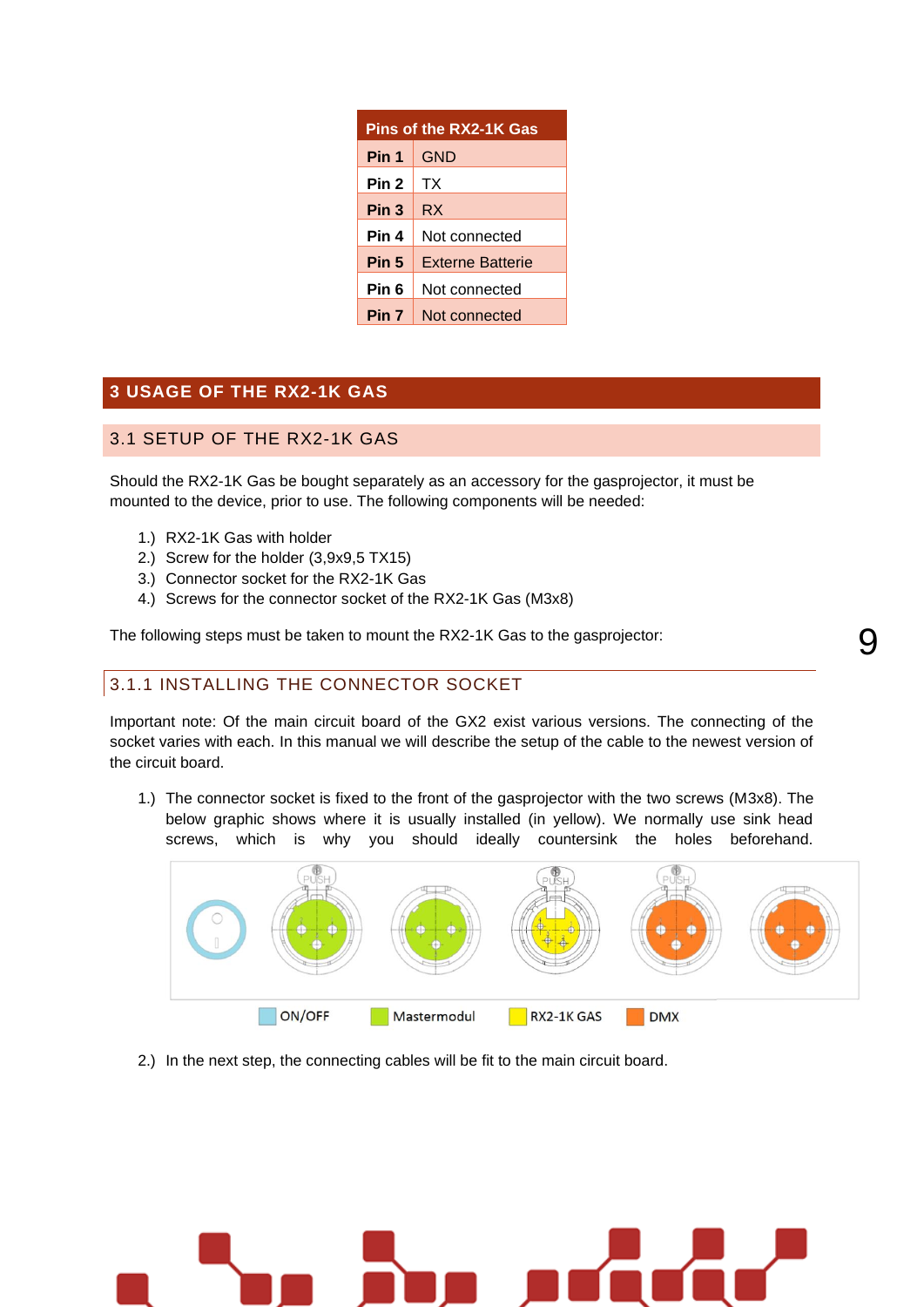The newest version features a separate socket for the RX2-1K Gas. Here you can connect the cable directly with the supplied plug (marked in red below).



Older circuit boards do not feature this socket. In this case the cables must be fixed to another socket.



The connection of the red plus cable, and the black minus cable can be done either at the mastermodule or DMX socket. Both options can be seen below. Under no circumstances should these cables be mixed up.

| <b>Mastermodul:</b><br>1 2 3 4 5 6<br>いいい | DMX:<br>1 2 3 4 |
|-------------------------------------------|-----------------|
|                                           |                 |

The two ignition cables (green and yellow) should be installed as shown below, instead of the external ignition cables to the plug. Do not worry about the polarity of the ignition cables.



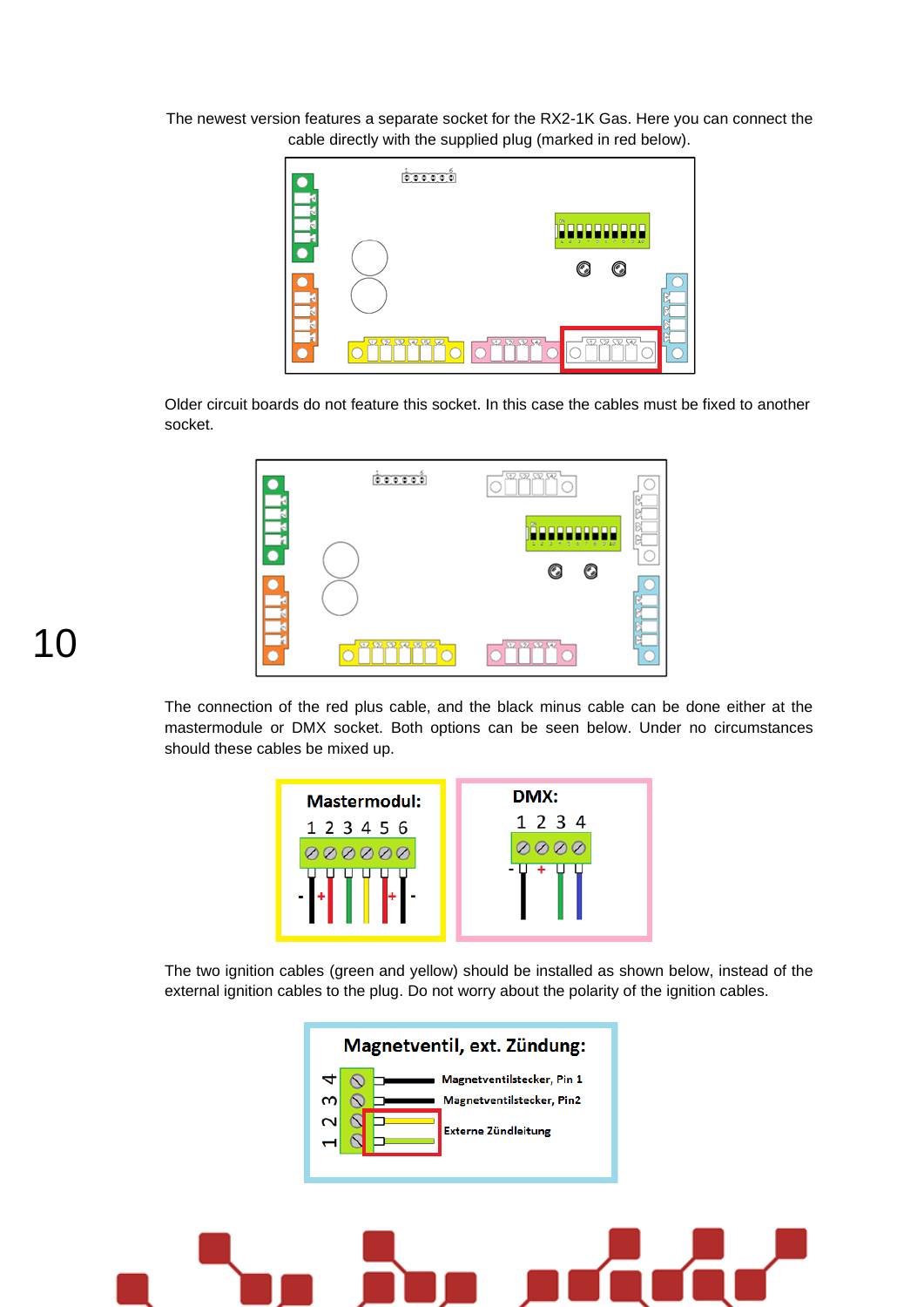#### <span id="page-10-0"></span>3.1.2 MOUNTING THE RX2-1K GAS TO THE GASPROJECTOR

After installing the connector socket, the receiver can be fixed to the gasprojector. Simply mount the holder with the receiver and the supplied screw (3,9x9,5 TX15) as shown below to the projector housing and connect the cable to the previously installed socket.



#### <span id="page-10-1"></span>3.2 SETTINGS AT THE GASPROJECTOR

Newer versions of the main circuit board of the GX2 feature Dipswitches, that allow you to change the opening times for external ignitions (see GX2 manual).

11

When using the RX2-1K Gas this also plays a role. Should a specific value be entered, then the gasprojector will ignite for this time, even if the ignition impulse of the receiver should be shorter.

Example: At the gasprojector, an opening time of 2 seconds has been set. The gasprojector then receives an ignition impulse of 500ms from the RX2-1K Gas. Even though the ignition impulse is shorter, the gasprojector will still ignite for 2 seconds.

For this reason, we recommend setting the projector to the shortest opening time, especially for automated shows. Simply set Dipswitch 1 to ON, and all others to OFF (see below graphic). With these settings, the opeing time will always be determined by the RX2-1K Gas.

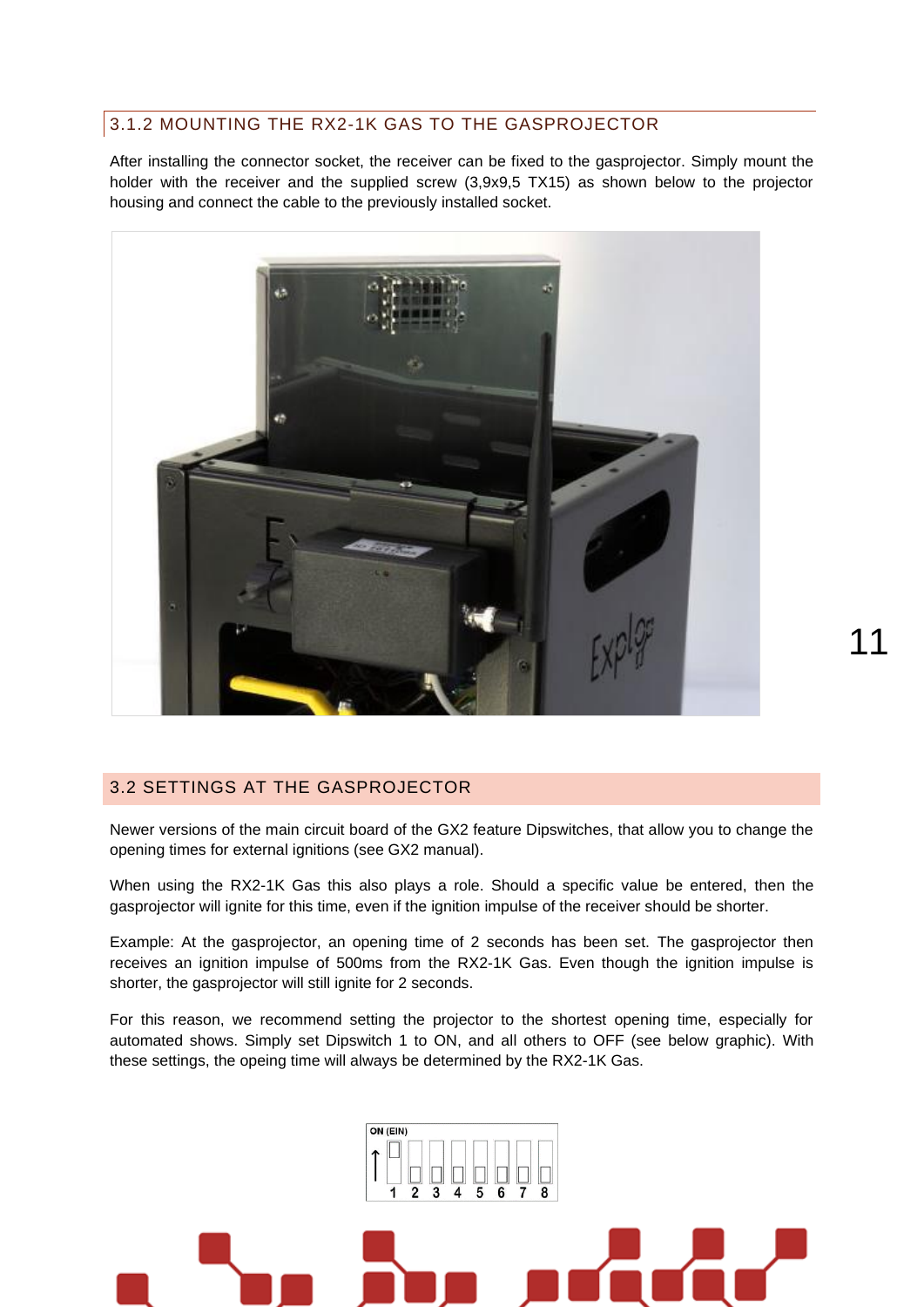#### <span id="page-11-0"></span>3.3 SETTINGS VIA THE TRANSMITTER MENU

Before each show, you should check whether the correct settings (Box number, channel number and maximum number of gasprojectors) have been made on the receiver.

All settings can be changed directly via the transmitter if needed. However, the receiver must be added to the device list of the transmitter. In the manual of the X2 series you can see how to add a receiver manually or automatically to the transmitter.

Should the RX2-1K Gas' be added to the transmitter, you can now change the settings the following way.

#### <span id="page-11-1"></span>3.3.1 SETTING THE BOX NUMBER

To change the box number of the RX2-1K Gas via a X2-transmitter, you must switch on the RX2-1K Gas, enter the product page at the menu item "Receivers" on the transmitter, and do the following:

| <b>Step</b> | <b>Transmitter</b>                                                                                                                                                                                  | Receiver (RX2-70K, RX2-30K,)                                                  |  |
|-------------|-----------------------------------------------------------------------------------------------------------------------------------------------------------------------------------------------------|-------------------------------------------------------------------------------|--|
| 1           | 04)RXGAS BOX10 A<br>ID:1701118 B 73%                                                                                                                                                                | Open product page and press<br>Mode / OK.                                     |  |
| 2           | 04)RXGAS BOX10 A<br>ID:1701118 B 73%                                                                                                                                                                | Navigate to the Box number<br>with Plus / Minus and select<br>with Mode / OK. |  |
| 3           | 04)RXGAS BOX13 A<br>ID:1701118 B 73%                                                                                                                                                                | Change the Box number with<br>Plus / Minus and confirm with<br>Mode / OK.     |  |
|             | The receiver should now have accepted the Box number, the<br>correct setting should be controlled with a large test signal<br>(pressing and holding the Test button in test mode for 3<br>seconds). |                                                                               |  |

<span id="page-11-2"></span>3.3.2 SETTING THE CHANNEL NUMBER AND MAXIMUM NUMBER OF GASPROJECTORS

To set the channel number of a RX2-1K Gas, or the number of used gasprojectors, the RX2-1K Gas must be switched on, and a large test signal be sent from the transmitter. This is done by pressing and holding the test button for about 3 seconds in test mode. Afterwards, the following stes need to be taken:

| <b>Step</b> | Transmitter                          | Receiver (RX2-70K, RX2-30K,) |
|-------------|--------------------------------------|------------------------------|
|             | Urdate and Test<br><b>\Receivers</b> | Press Test / ESC.            |

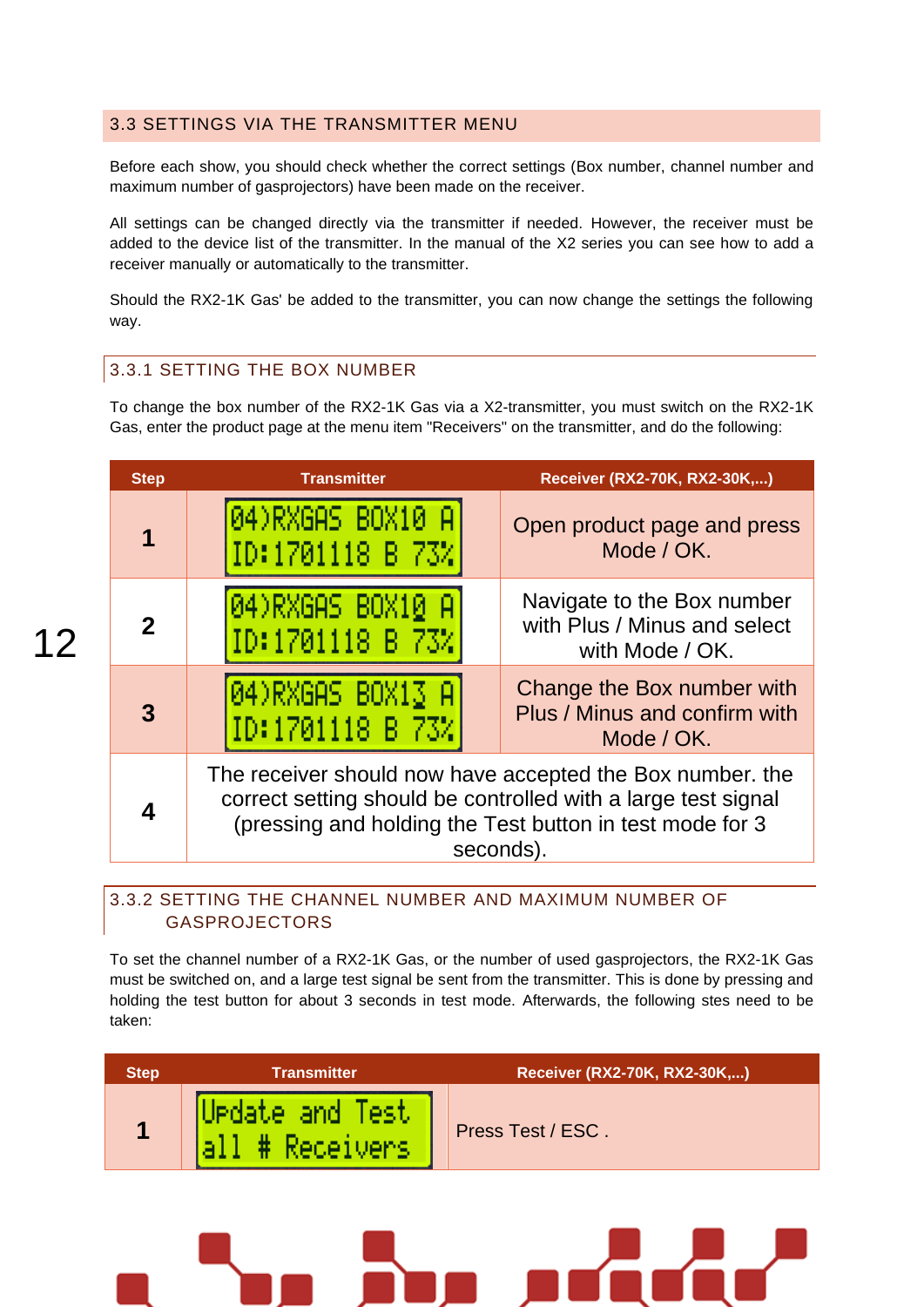| $\mathbf 2$ | #/# si9nals ok<br>All Prog OK               | Press Plus to open the details of the first<br>receiver.                                                                                                                       |
|-------------|---------------------------------------------|--------------------------------------------------------------------------------------------------------------------------------------------------------------------------------|
| 3           | $P1=10$ RXGAS<br>75% TEST C:NO              | The details of the RX2-1K Gas also show<br>you its box number. With Plus you can<br>enter the second detail window.                                                            |
| 4           | $\mathcal{I}1$ Channel: 4<br>used flames: 4 | The second detail window shows the<br>channel number of the device and the<br>number of projectors. To change one of<br>these values, press Test / ESC for about 3<br>seconds. |
| 5           | $11$ Channel: $4$<br>used flames: 4         | First you can edit the channel number with<br>Plus and Minus. Once correct, confirm with<br>Test / ESC. The RX2-1K Gas will take<br>over the new value immediately.            |
| 6           | <i>r</i> 1 Channel:<br>used flames: 4       | Now you can edit the maximum number of<br>projectors used with Plus and Minus.<br>Again confirm your selection with Test /<br>ESC.                                             |
| 7           | $\mathcal{U}$ Channel: 1<br>used flames: 5  | The settings will be taken over by the<br>receiver immediately.                                                                                                                |

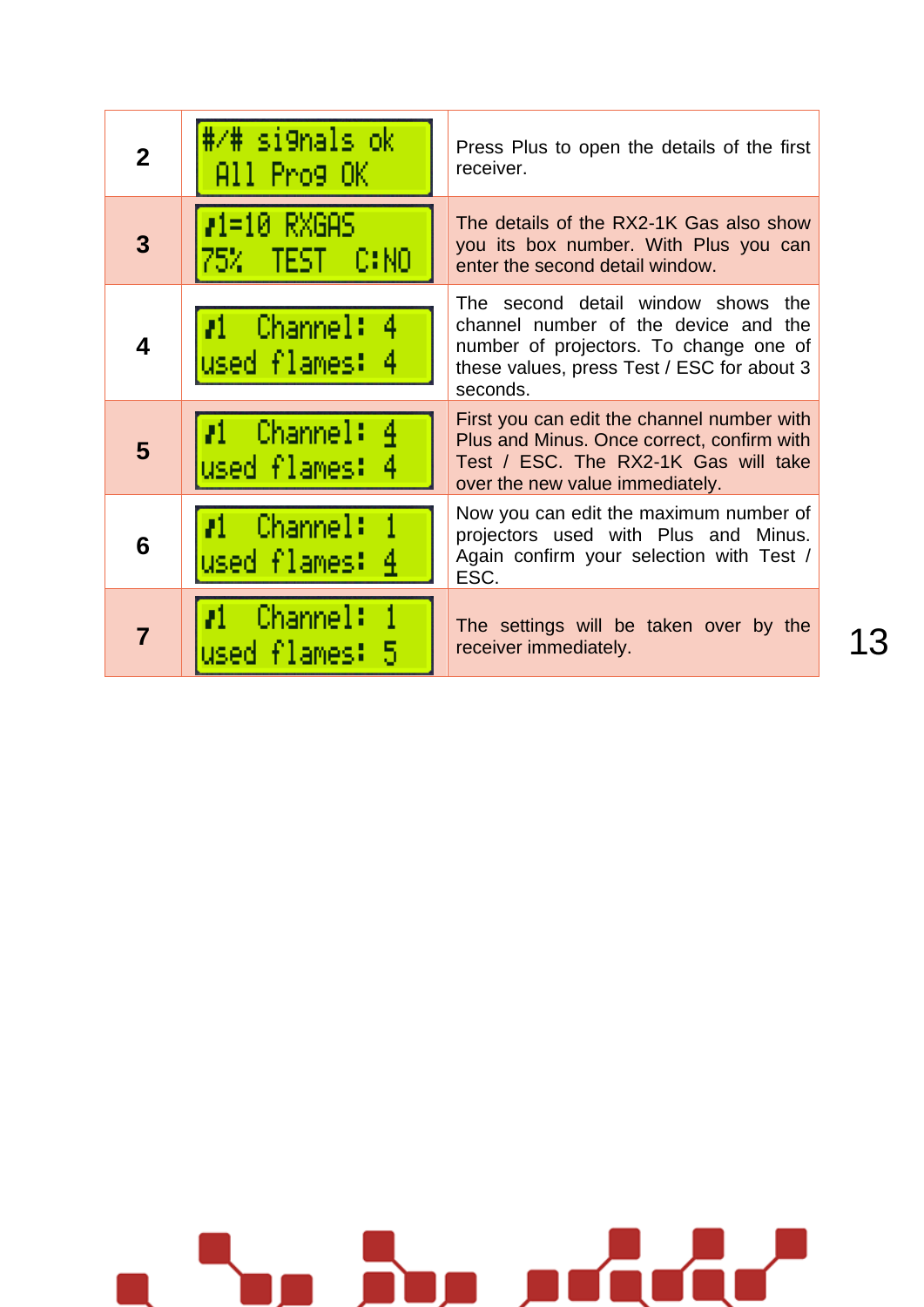#### <span id="page-13-0"></span>3.4 SETTINGS VIA THE STEPPER SOFTWARE

All settings of the RX2-1K Gas can be changed with the stepper software in combination with the Bootloader cable. Additionally to the Box- and channel number and number of projectors used, you can also edit the opening times, and step times of the predefined sequences. This is mainly used for manual ignitions, since the opening times are automatically set via the software during show creation.

To edit the settings, open a new, empty RX-70K template in the stepper software.

The following settings can be changed.



### 14

#### 3.4.1 BOX NUMBER

Here you can set the Box number from 1-99.

#### <span id="page-13-1"></span>3.4.2 OPENING TIMES SEQUENCES

Here you can edit the opening times (=ignition duration) of the predefined sequences. The following opening time boxes can be used:

| <b>Opening times Sequences</b> |                                                        |  |
|--------------------------------|--------------------------------------------------------|--|
| Field 61                       | Changes opening time of sequence 31, 36, 41, 46 and 51 |  |
| Field 62                       | Changes opening time of sequence 32, 37, 42, 47 und 52 |  |
| Field 63                       | Changes opening time of sequence 33, 38, 43, 48 und 53 |  |
| Field 64                       | Changes opening time of sequence 34, 39, 44, 49 und 54 |  |
| Field 65                       | Changes opening time of sequence 35, 40, 45, 50 und 55 |  |

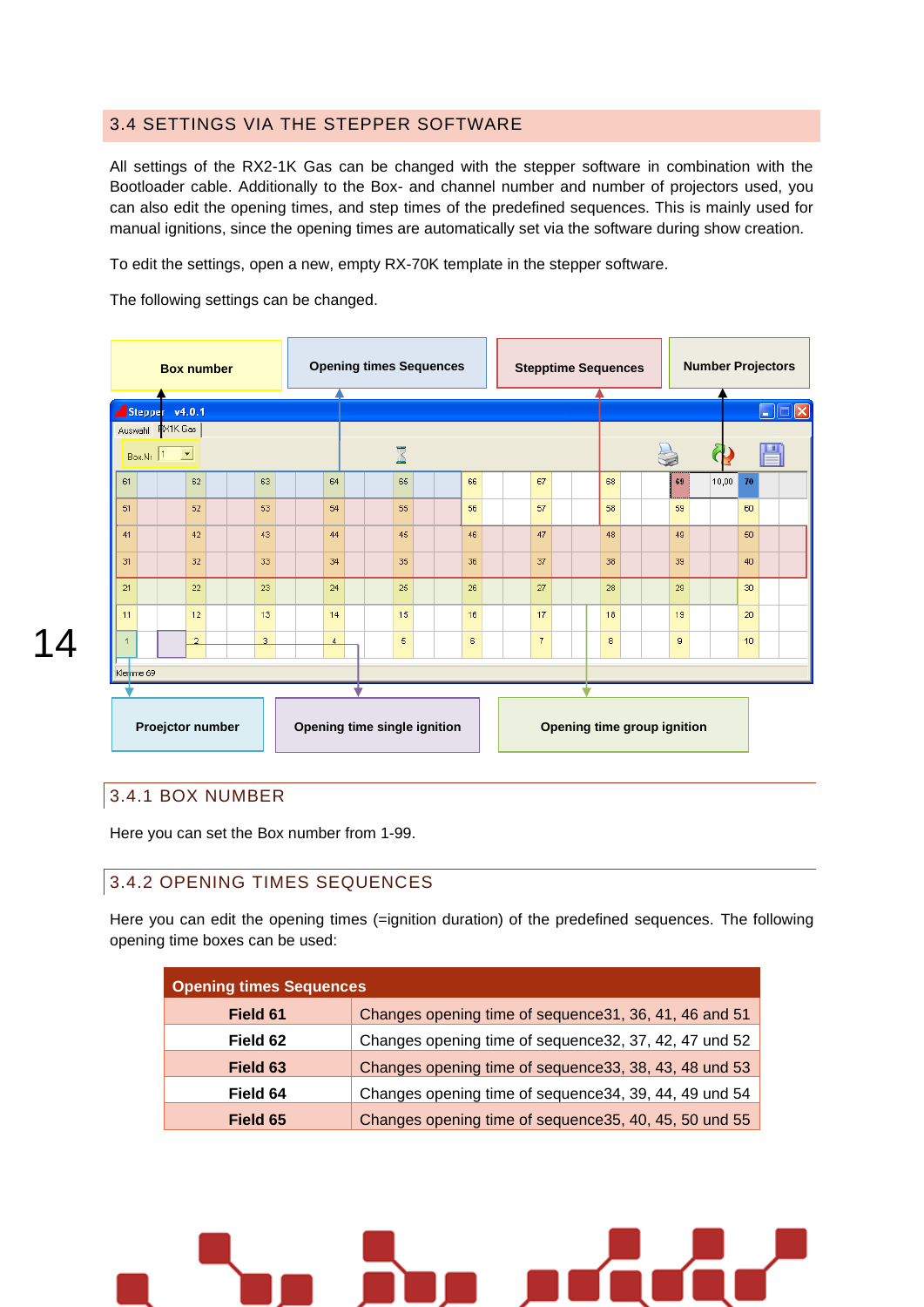#### EXAMPLE:

To edit the opening time of sequence 41 the preferred new time must be entered into the time field of channel 61. In the graphic below, the opening time has been set to 2 seconds.

|                            | 61 | 2.00 |
|----------------------------|----|------|
|                            |    |      |
| 3.4.3 STEPP TIME SEQUENCES |    |      |

<span id="page-14-0"></span>Here you can edit the stepp time of the predefined sequences (time between two ignitions during a sequence). The channel number of the time field corresponds to the sequence number, whose stepp time is changed.

#### EXAMPLE:

To edit the stepp time of sequence 33, the preferred stepp time must be entered into the time field of channel 33. Below, the stepp time has been set to 0,5 seconds.



#### <span id="page-14-1"></span>3.4.4 NUMBER PROJECTORS

Here you can enter the number of gasprojectors used.

#### <span id="page-14-2"></span>3.4.5 PROJECTOR NUMBER

Instead of the channel number 1, the preferred channel number (1-16) for the RX2-1K Gas can be entered here. Should it be changed to any other number than 1, then the normal position of this number must be changed to one.

#### EXAMPLE:

Below, the channel number of the RX2-1K Gas has been changed to 3. To ensure number 3 is not assigned two times, the previous channel 3 has been changed to number 1.



#### <span id="page-14-3"></span>3.4.6 OPENING TIMES SINGLE IGNITION

To edit the opening time of a single ignition, the preferred time can be entered into the time field of the first channel.

#### EXAMPLE:

Below, the opening time of the single ignition has been set to 0,5 seconds.



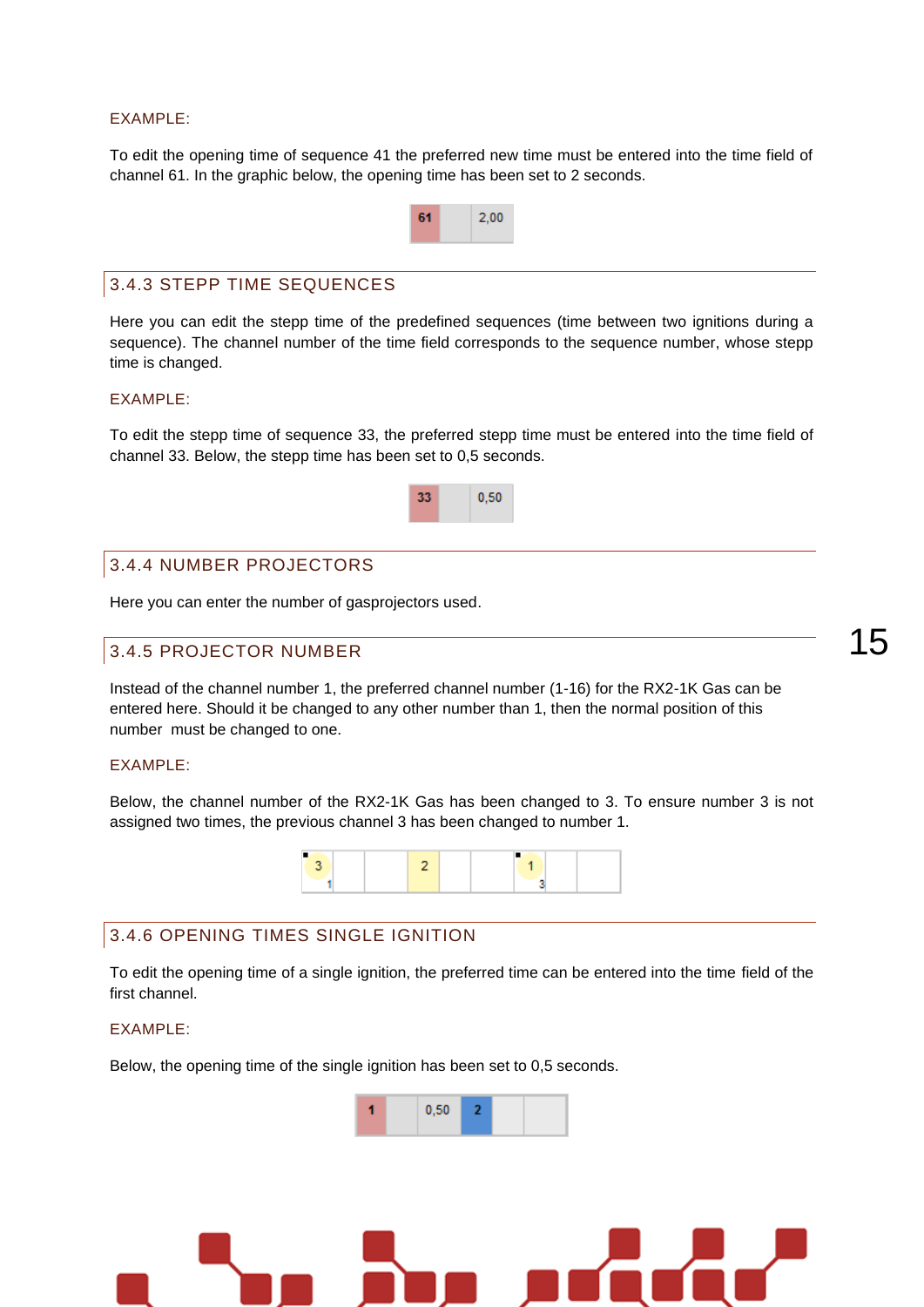### <span id="page-15-0"></span>3.4.7 OPENING TIMES GROUP IGNITION

Here you can edit the opening times of group ignitions. The channel number of the time field corresponds to the group ignition, whose opening time is being changed.

#### EXAMPLE:

To edit the opening time of group ignition 22, the preferred opening time must be entered into the time field of channel 22. Below, the opening time has been set to 0,4 seconds.



#### <span id="page-15-1"></span>3.4.8 UPLOADING THE STEPPER PROGRAMM

To upload the settings of the stepper software onto your RX2-1K Gas, the Bootloader cable is needed (see below). The drivers for it can be downloaded from our homepage.



The following steps must be taken:

|   | Uploading the stepper programm                                                                                                                                                                                                                                                         |
|---|----------------------------------------------------------------------------------------------------------------------------------------------------------------------------------------------------------------------------------------------------------------------------------------|
|   | Edit the settings in the stepper software. With empty opening time, or step time fields, the<br>standard values will be applied. A list of standard values can be found in the attachments.                                                                                            |
|   | Connect the receiver by use of the bootloader cable to your PC. The receiver must be switched<br>off.                                                                                                                                                                                  |
| 3 | Now select "Transmit" from the template.                                                                                                                                                                                                                                               |
| 4 | Should the software be used for the first time, you must select the correct COM-port number, to<br>which the cable is connected. Should you be unsure which one is the correct one, you can open<br>the device manager (Windows) and check at the menu item "Connections (COM & LPT)". |
| 5 | Now switch on the RX2-1K Gas / Gasprojector. Should the right port be selected, the red LED<br>will now flash. If this is the case, you can now start the upload by clicking "OK".                                                                                                     |
| 6 | Afterwards you can check the correct programming on the receiver.                                                                                                                                                                                                                      |
|   |                                                                                                                                                                                                                                                                                        |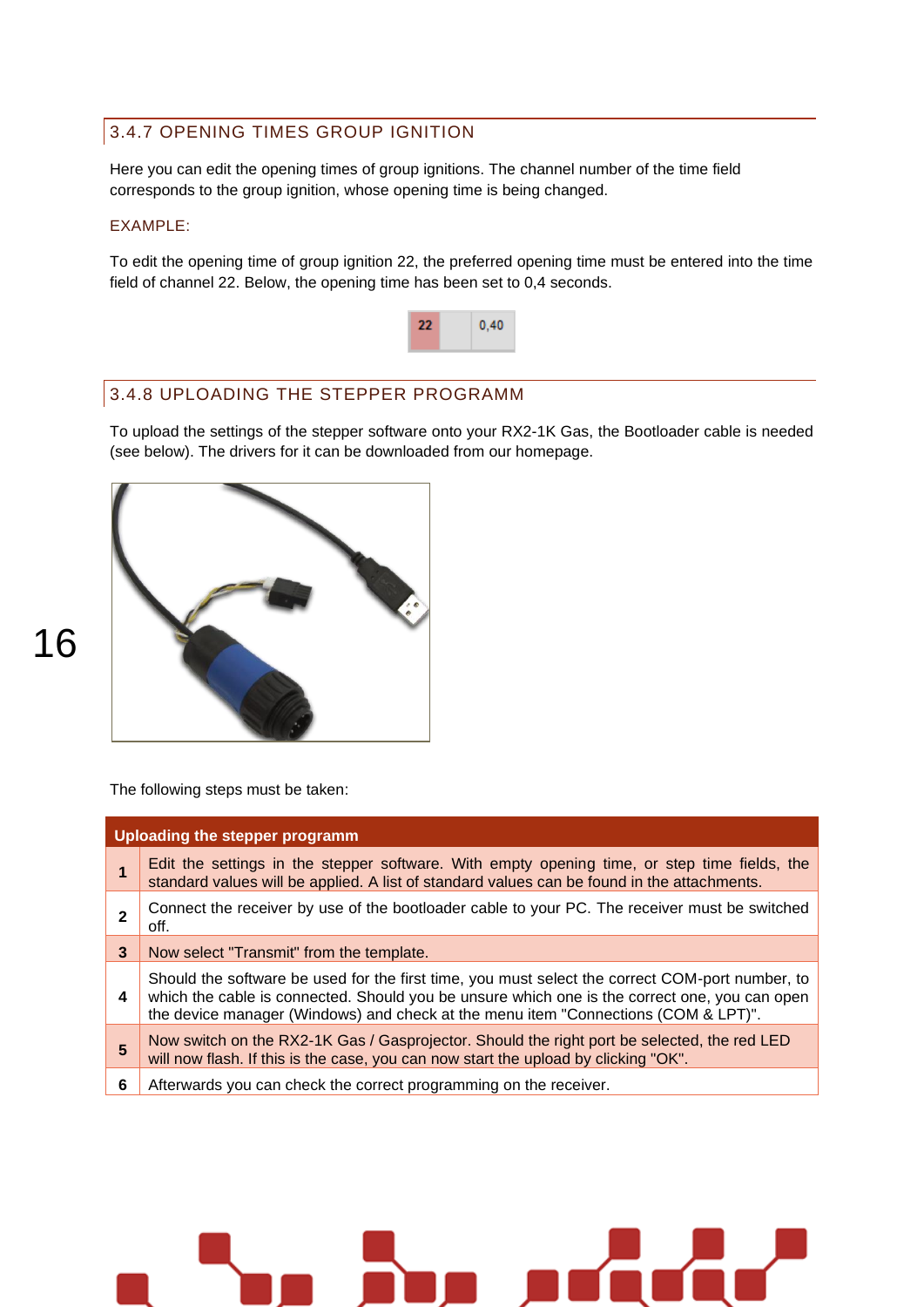#### <span id="page-16-0"></span>3.5 USAGE OF THE DEVICE IN A SHOW

#### <span id="page-16-1"></span>3.5.1 MANUALLY IGNITED SHOWS

Gasprojectors fitted with a RX2-1K Gas can be activated by manual ignition signals (Box- and channel number). The following steps should be noted to control the receiver correctly:

|   | Preparing the RX2-1K Gas for manual ignitions                                                                                                                                                               |
|---|-------------------------------------------------------------------------------------------------------------------------------------------------------------------------------------------------------------|
|   | Programming all RX2-1K Gas with the correct Box- and channel number, as well as the number<br>of devices used. Further, all preferred opening times of the single ignitions and sequences<br>should be set. |
|   | Testing the previously programmed settings. (Test ignitions without gas.)                                                                                                                                   |
| 3 | Assign spare buttons (TX2-70K) if needed.                                                                                                                                                                   |
| 4 | Turn receivers armed before the show starts.                                                                                                                                                                |
| 5 | Ignite your show manually.                                                                                                                                                                                  |
| 6 | Switch off the gasprojectors after the show.                                                                                                                                                                |

**Additional hints:** For the correct set up and dismantling of the gasprojector, you should read through the GX2 manual carefully.

The spare buttons of the TX2-70K can be a very helpful support for shows, especially if certain sequences need to be ignited spontaneous and fast. By use of the preprogramed spare buttons, you don't need to switch channels.

#### <span id="page-16-2"></span>3.5.2 AUTOMATICALLY IGNITED SHOWS (AUTOSHOW)

These softwares feature a variety of new conveniences, allowing you to create a flame show very easily.

The following steps should be adhered to, when creating an automated show with RX2-1K Gas':

#### 3.5.2.1 SHOWCONCEPT AND PROGRAMMING THE RECEIVERS

First, you should have a basic show concept. Especially the following points should be taken into consideration:

- 1.) How many gasprojectors with radio control are used?
- 2.) How many ignitions are made? The RX2-1K Gas can save up to 400 single ignitions during an automated show. Every RX2-1K Gas saves its own signle ignitions, and ALL group ignitions and sequences used in the show.
- 3.) Are all gasprojectors controlled separately, or are some always ignited parallel to each other?
- 4.) Which Box number do I assign to the gasprojectors? Gasprojectors should always use their own box number, and not use the same as other receivers (eg.: RX2-70K).

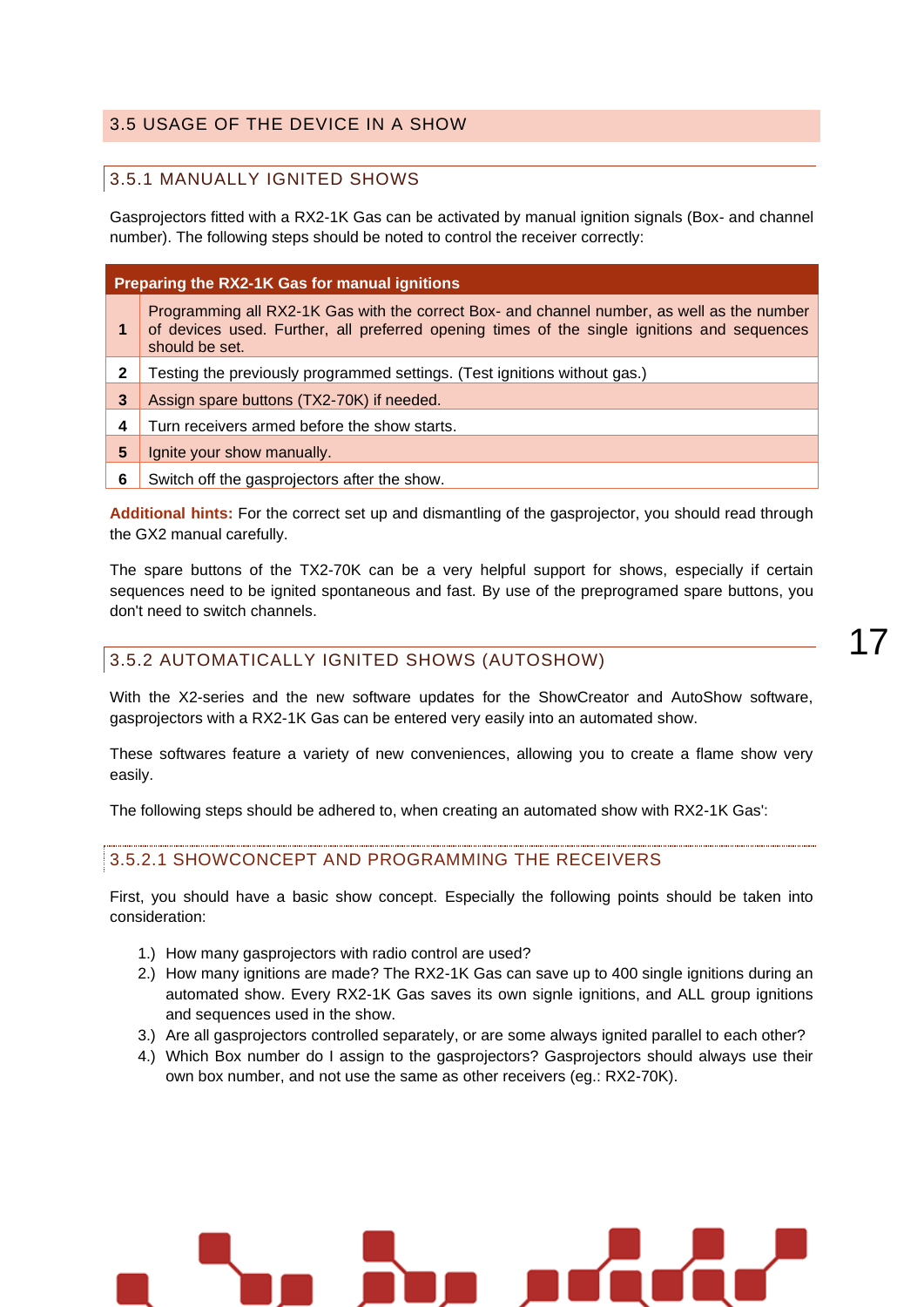#### 3.5.2.2 PREPARATION / FUNCTIONS IN THE SHOWCREATOR

#### PREPARED SETTINGS

To use the full features of the ShowCreator, you must add the box number used for the gasprojectors. Under box settings select the type "Brenner", as seen below. Should it be selected correctly, the number below the ignition channels should read "72".

The setting "Brenner" allows the display of the flame projectors in the new simulation window of the Showcreator.

NOTE: The option "Liquid" is used for the device type "X2 Wave Flamer". Should you use liquid fueled gasprojectors you still need to select "Brenner".

|              | <b>A</b> Boxen Einstellungen |                     |
|--------------|------------------------------|---------------------|
| <b>BoxNr</b> | Sys Info                     | Anzahl Zündkanäle   |
| 1            | 50                           |                     |
| 2            | 50                           |                     |
| 3            | 50                           | 5<br>20             |
| 4            | 50                           | 30                  |
| 5            | 50                           | 60<br>70            |
| 6            | 50                           | Liquid              |
| 7            | 50                           | <b>Brenner</b><br>0 |
| я            | 50                           | 70                  |

### 18

#### SIMULATION OF EFFECTS

Shoudl the option "Brenner" be selected, you can open a simulation window in the lower right corner of the Showcreator software, in which effect devices show a simulated effect during a test run of the show.

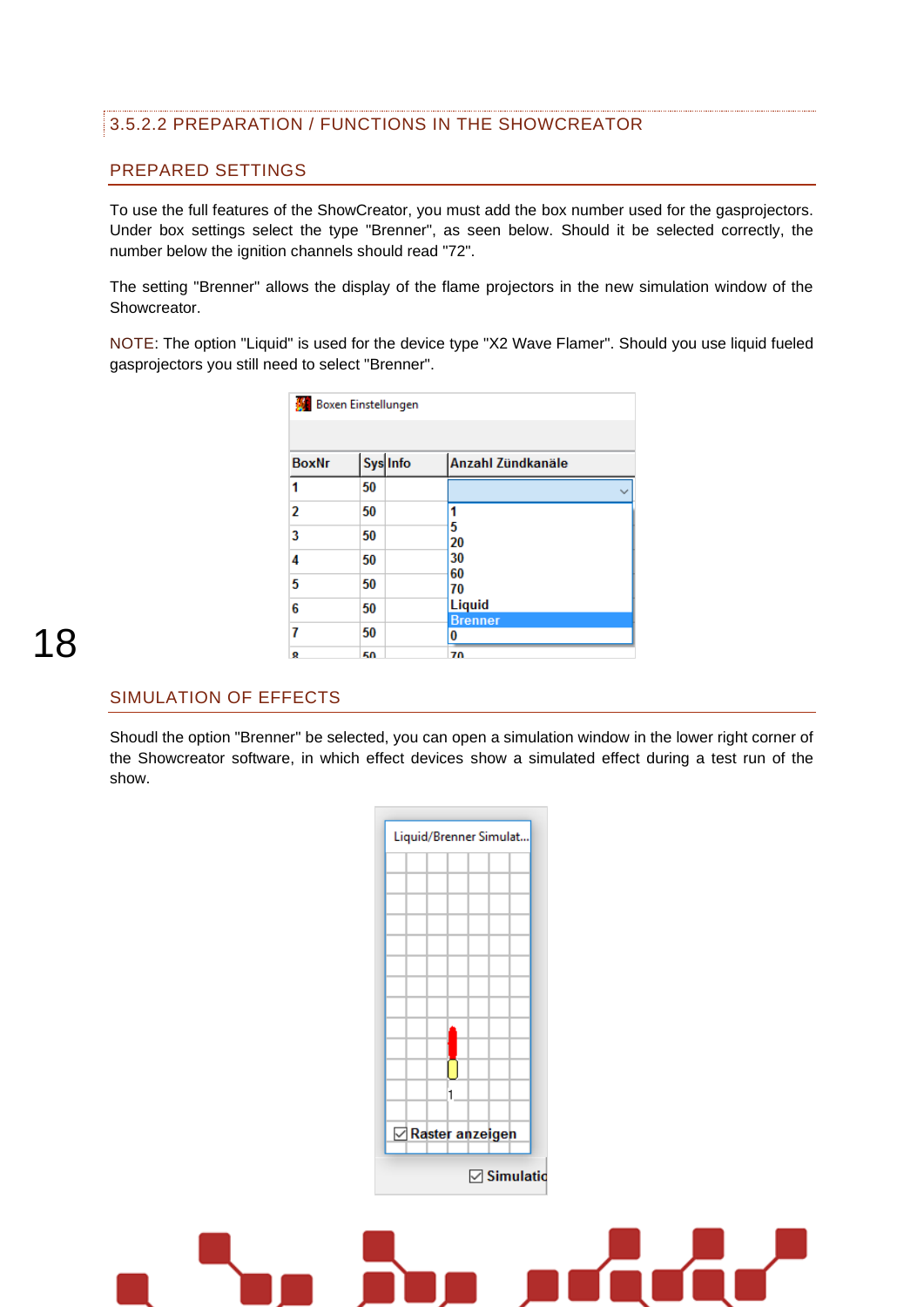#### ADDING EFFECTS

The single ignitions and predefined sequences can be added to the show via Box- and channel number. The channel numbers 1-16 are the single ignitions, channel 20 and up are the group ignitions and sequences. A list of all predefined channel numbers can be found in the attachments.

#### CHANGING THE OPENING TIME

In the effect time column, you can enter the preferred opening time of the gasprojector effect, directly in seconds. Not all opening times are possible. After importing the show into the AutoShow software, check and correct if needed, alls opening times.

#### 3.5.2.3 PREPARATION / FUNCTIONS IN THE AUTOSHOW X2

#### PREPARATIONAL SETTINGS

To use all features of the AutoShow, you must add the box number used for the gasprojectors. Under box settings select the type "Brenner", as seen below. Should it be selected correctly, the number below the ignition channels should read "Brenner".

NOTE: The option "Liquid" is used for the device type "X2 Wave Flamer". Should you use liquid fuelled gasprojectors you still need to select "Brenner".

| <b>Box-Einstellungen</b> |             |          | ×                                          |
|--------------------------|-------------|----------|--------------------------------------------|
| Box-Nr.                  | System-Adr. | Funkcode | Kanal-Anzahl<br>∸                          |
| O                        | 50          | 100      | -<br>70                                    |
|                          | 50          | 101      | <b>Brenner</b><br>$\overline{\phantom{a}}$ |
| 2                        | 50          | 102      | 5<br>20                                    |
| 3                        | 50          | 103      | 30                                         |
| 4                        | 50          | 104      | 70<br><b>Brenner</b>                       |
| 5                        | 50          | 105      | Liquid                                     |
| 6                        | 50          | 106      | 70                                         |

#### ADDING EFFECTS

The single ignitions and predefined sequences can be added to the show via Box- and channel number. The channel numbers 1-16 are the single ignitions, channel 20 and up are the group ignitions and sequences. A list of all predefined channel numbers can be found in the attachments.

#### CHANGING THE OPENING TIMES

In the effect time column, you can enter the preferred opening time for the gasprojector. The software will automatically use the next highest Opening time. To the single opening times, small letters are assigned in the group-field. You can also edit the opening times with these letters (higher letter = higher opening time).

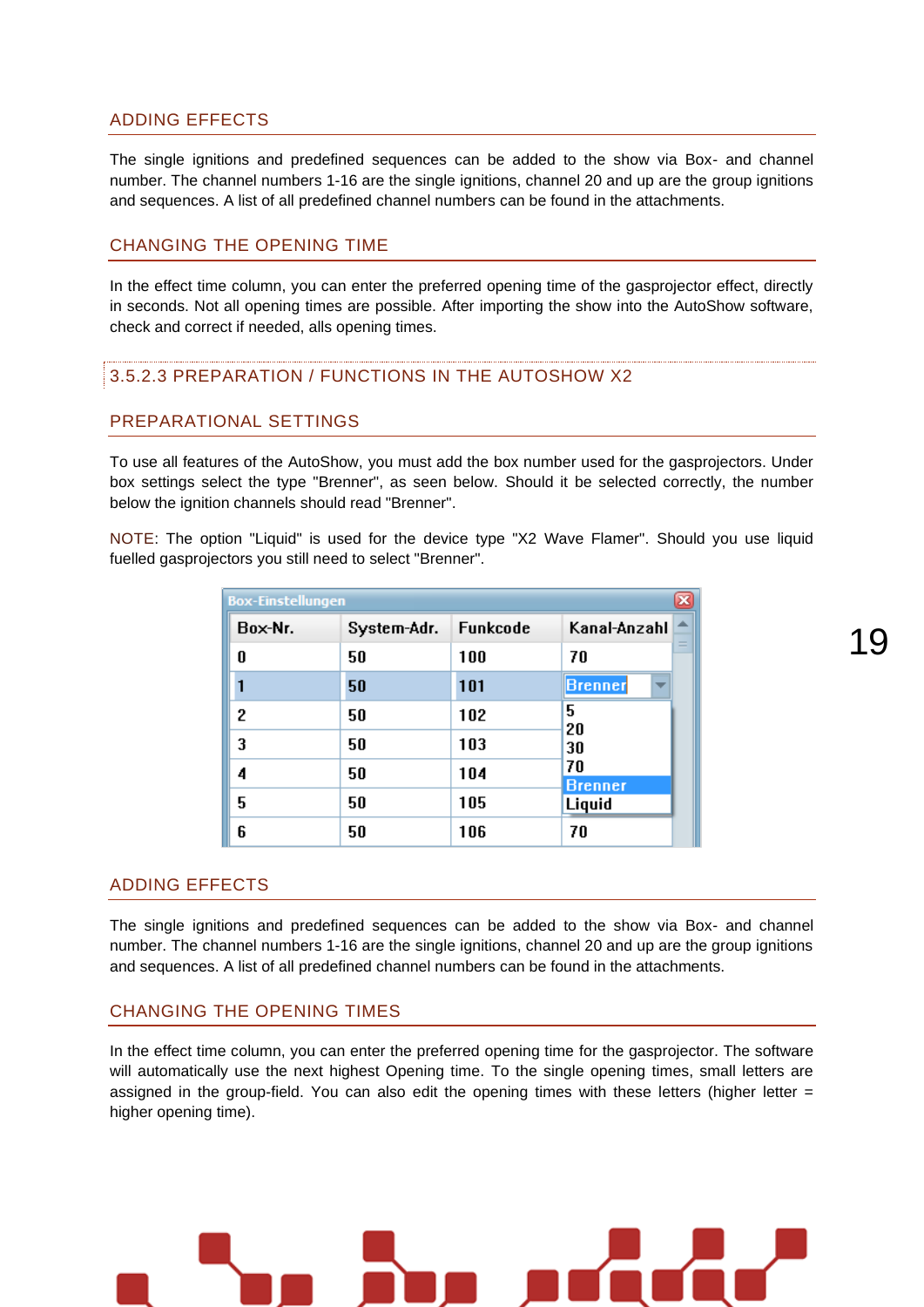| AutoshowCreator X2 v1.2.0.36                  |                                             |                |   |      |  |  |  |
|-----------------------------------------------|---------------------------------------------|----------------|---|------|--|--|--|
| Datei Einstellungen Hilfe Autoshow übertragen |                                             |                |   |      |  |  |  |
| Lfd.Nr.                                       | Box/Kanal<br>Effektzeit<br>Option<br>Gruppe |                |   |      |  |  |  |
|                                               | 1/1                                         | <b>Brenner</b> | s | 1.00 |  |  |  |

#### LOADING THE SHOW ONTO THE RECEIVERS

To load the show onto your receivers, you should read through the X2-series manual.

#### <span id="page-19-0"></span>**4 OTHER**

#### <span id="page-19-1"></span>4.1 SAFETY NOTES

The RX2-1K Gas may only be used to ignite pyrotechnical effects or activate the gasprojectors GX2 12V and GX2 DMX, and only be used by trained pyrotechnicians. The general safety guidelines for the usage of pyrotechnical items are to be adhered.

After switching the device on (even in Testmode), no persons may linger in the dangerous vicinity of the system. Works on the devices may only be done while they are switched off. During the show, the safety distances to pyrotechnical items and gasprojectors must be maintained. Works on the system during use are strictly prohibited.

Under no circumstances may a transmitter be left unsupervised, unless it has been proofed against unauthorized use.

#### <span id="page-19-3"></span><span id="page-19-2"></span>4.2 HINTS & TRICKS

#### 4.2.1 RADIO CONNECTIVITY:

A good radio connectivity is an essential part of a trouble-free usage of a radio-controlled system. Taking note of these few hints can improve the connection between transmitter and receiver drastically.

#### <span id="page-19-4"></span>4.2.2 POSITIONING YOUR DEVICES:

Ideally, you should place the transmitter and receiver in a way that no objects are placed between them, and you have free line of sight. You should especially take heed not to have any metallic objects, as well as mountains between them.

Theoretically it is possible to receive signals even behind these objects, since radio waves can reach their destination indirectly by breaking or reflecting off of objects. The maximum range can however only be achieved by a free line of sight.

Transmitter and receiver must not be covered by metals, since these can shield against radio waves. Ideally, the devices should be placed in an elevated position, like a table. Should the devices be

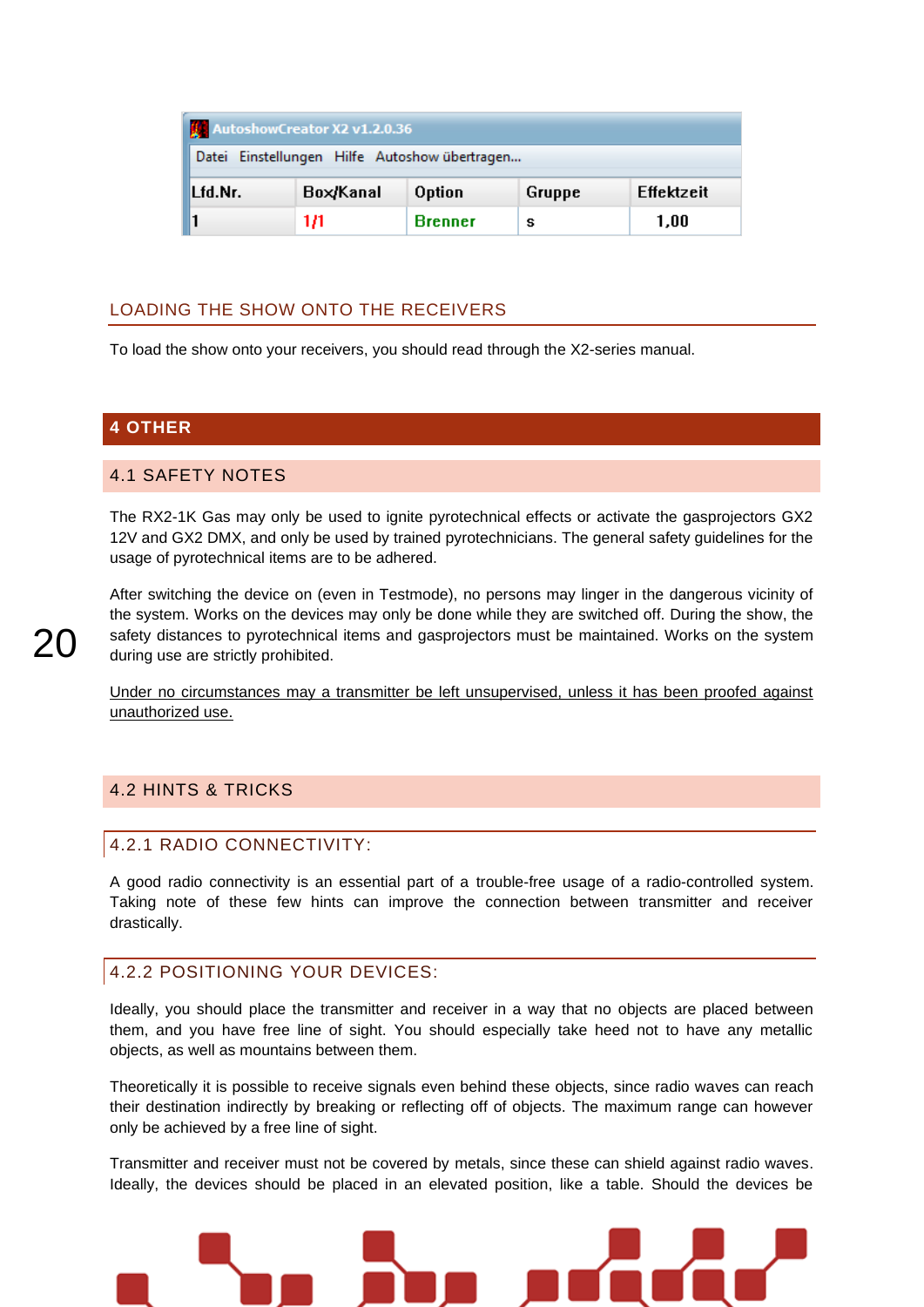placed on water, with a raft for example, we recommend using magnetic antennas, and placing these about a meter above the water level.

#### 4.2.2.1 DIRECTIONAL ANTENNAS

Thanks to their emission, the antennas (should the devices be placed at the same height) should be upright, since the emit signals from their sides the strongest. If the transmitter and receivers are placed at a different height, the antennas should be placed in a way that they are parallel to each other.

If possible, the usage of a Groundplane-Antenna (transmitter) and Magnetic antennas (receiver) is recommended, since they can drastically improve the radio range. the magnetic antennas of the receivers should be placed on top of a 15x 15cm metallic plate. During rain or thaw, especially with wet or salty sea air, it is best to connect the antenna before placing the receiver in the field, since otherwise there is a possibility of water entering the BNC socket. After usage in wet conditions, we recommend allowing your devices to dry, especially the antenna and BNC socket. Ideally using compressed air.

The antennas can be damaged by physical means, like bending or pulling on them too strongly. Should this happen, a short circuit within the antenna can occur. In this case, the antenna needs to be replaced immediately, since it won't function properly anymore. You can check for such an error, by measuring for a connection between the inner pin of the antenna, and the outer rim.

#### <span id="page-20-0"></span>4.3 TECHNICAL DATA

Here you can find the technical data of the receiver:

| <b>Receiver RX2-1K Gas</b> |                  |
|----------------------------|------------------|
| <b>Measurements</b>        | 150 x 50 x 70 mm |
| Weight                     | 300 <sub>g</sub> |
| Casing                     | <b>Plastic</b>   |
| Radio range                | 500 m            |

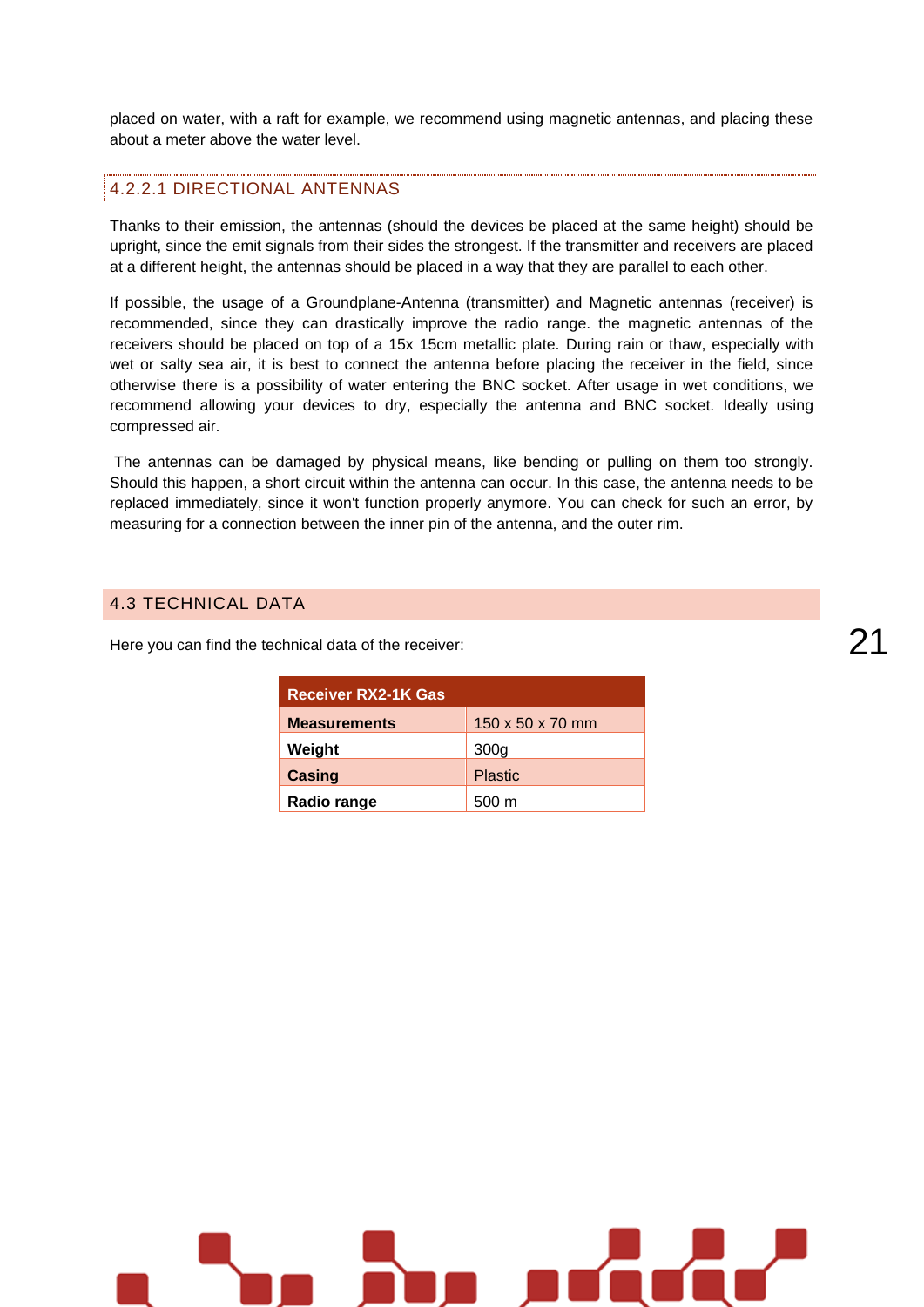#### <span id="page-21-0"></span>**ATTACHMENT 1 – SCHEMATIC VIEW AND SETTINGS**

The following attachment gives a graphic example of multiple gasprojectors during a show, and gives you information about the correct settings of the single projectors.

#### EXAMPLE FOR THE CORRECT PROGRAMMING:

A flameshow with 6 GX2 with RX2-1K Gas. The gasprojectors have the same box number (Box 10). Predefined sequences should be used, which is why you need to take note of the maximum number of devices used. the following settings must be made on the gasprojectors.



|                                | и  |    |    |    |    |    |
|--------------------------------|----|----|----|----|----|----|
| <b>Channel</b><br>number       |    |    | ◠  |    |    | 6  |
| <b>Box number</b>              | 10 | 10 | 10 | 10 | 10 | 10 |
| <b>Number of</b><br>projectors | 6  |    | 6  |    | 6  | 6  |

.

#### EXAMPLE FOR A WRONG PROGRAMMING:

One of the most frequent errors when using the RX2-1K Gas is setting a wrong number of devices used overall. Should this number be entered incorrectly, a lot of the predefined sequences won't work properly.

In the graphic below only 6 gasprojectors are used, while 10 have been entered.

|                          | ×  |    | $\overline{\phantom{a}}$ |    | $\sim$ |    |
|--------------------------|----|----|--------------------------|----|--------|----|
| <b>Channel</b><br>number |    |    | 3                        |    | э      |    |
| <b>Box number</b>        | 10 | 10 | 10                       | 10 | 10     | 10 |
| Number of<br>projectors  | 10 | 10 | 10                       | 10 | 10     | 10 |

Would you start a sequence now, for example from right to left, the gasprojectors would act as though 10 devices are used. Gasprojector 6, which should be the first one to ignite, would now only ignite in fifth place. These "Phantom projectors" (see below), would make for an ugly picture, and make an unwanted effect.

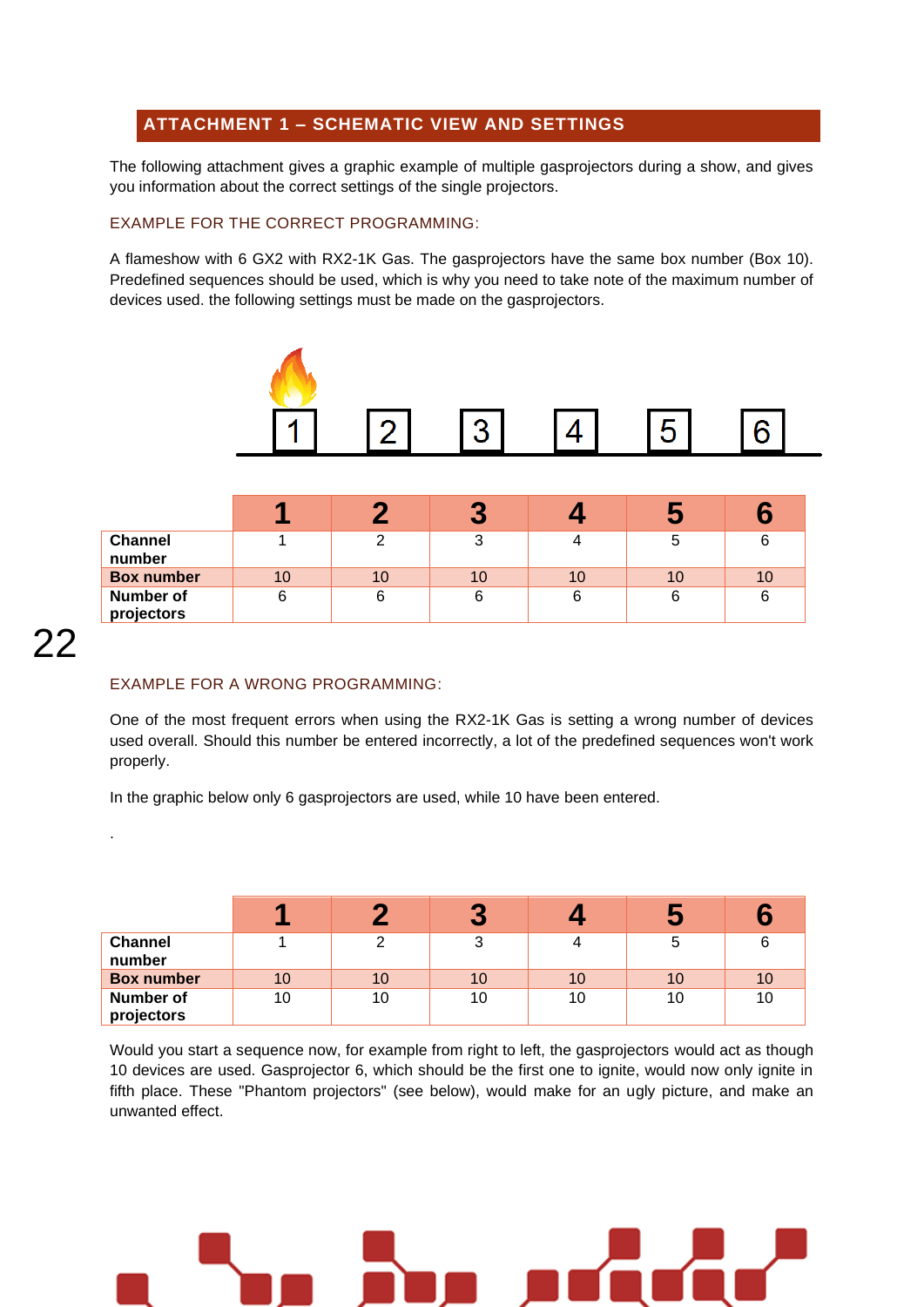

Reale Projektoren

Imaginäre Projektoren

#### <span id="page-22-0"></span>**ATTACHMENT 2 – STANDARDSEQUENCES OF THE RX2-1K GAS**

The following table shows the standard programmed sequences of the RX2-1K Gas.

**Important:** The following table is only true for usage with 5 gasprojectors. The overall time of the sequences is higher or lower, depending on the number of devices used.

| Time = (Number of gasprojectors $-1$ ) x (Stepp time) + 300ms + Opening time |  |  |  |  |  |
|------------------------------------------------------------------------------|--|--|--|--|--|
|                                                                              |  |  |  |  |  |

| <b>Channel</b>          | <b>Effect</b>                       | <b>Opening time</b>      | <b>Stepp time</b> | <b>Duration</b> |
|-------------------------|-------------------------------------|--------------------------|-------------------|-----------------|
|                         |                                     | *** Single ignitions *** |                   |                 |
| $\mathbf{1}$            | Gasprojector 1 - Single ignition    | 0,50s                    |                   | 0,80s           |
| $\overline{\mathbf{2}}$ | Gasprojector 2 - Single ignition    | 0,50s                    |                   | 0,80s           |
| 3                       | Gasprojector 3 - Single ignition    | 0,50s                    |                   | 0,80s           |
| $\overline{\mathbf{4}}$ | Gasprojector 4 - Single ignition    | 0,50s                    |                   | 0,80s           |
| $\overline{\mathbf{5}}$ | Gasprojector 5 - Single ignition    | 0,50s                    |                   | 0,80s           |
| $6\phantom{1}$          | Gasprojector 6 - Single ignition    | 0,50s                    |                   | 0,80s           |
| $\overline{7}$          | Gasprojector 7 - Single ignition    | 0,50s                    |                   | 0,80s           |
| 8                       | Gasprojector 8 - Single ignition    | 0,50s                    |                   | 0,80s           |
| $\boldsymbol{9}$        | Gasprojector 9 - Single ignition    | 0,50s                    |                   | 0,80s           |
| 10                      | Gasprojector 10 - Single ignition   | 0,50s                    |                   | 0,80s           |
|                         |                                     | *** Group ignitions ***  |                   |                 |
| 21                      | All gasprojectors igniten           | 0,06s                    |                   | 0,36s           |
| 24                      | All gasprojectors igniten           | 0,10s                    |                   | 0,40s           |
| 27                      | All gasprojectors igniten           | 1,00s                    |                   | 1,30s           |
| 22                      | All odd numbered devices ignite     | 0,06s                    |                   | 0,36s           |
| 25                      | All odd numbered devices ignite     | 0,10s                    |                   | 0,40s           |
| 28                      | All odd numbered devices ignite     | 1,00s                    |                   | 1,30s           |
| 23                      | All even numbered devices<br>ignite | 0,06s                    |                   | 0,36s           |
| 26                      | All even numbered devices           | 0,10s                    |                   | 0,40s           |
|                         | ignite                              |                          |                   |                 |
| 29                      | All even numbered devices           | 1,00s                    |                   | 1,30s           |
|                         | ignite                              | *** Sequences ***        |                   |                 |
| 31                      | From left to right                  | 0,06s                    | 0,10s             | 0,76s           |
| 32                      | From left to right                  | 0,10s                    | 0,20s             | 1,20s           |
| 33                      | From left to right                  | 0,10s                    | 0,30s             | 1,60s           |
| 34                      | From left to right                  | 0,30s                    | 0,30s             | 1,80s           |
| 35                      | From left to right                  | 0,50s                    | 0,20s             | 1,60s           |
| 36                      | From right to left                  | 0,06s                    | 0,10s             | 0,76s           |
| 37                      | From right to left                  | 0,10s                    | 0,20s             | 1,20s           |
| 38                      | From right to left                  | 0,10s                    | 0,30s             | 1,60s           |
| 39                      | From right to left                  | 0,30s                    | 0,30s             | 1,80s           |
| 40                      | From right to left                  | 0,50s                    | 0,20s             | 1,60s           |
| 41                      | From outside to the inside          | 0,06s                    | 0,10s             | 0,56s           |
| 42                      | From outside to the inside          | 0,10s                    | 0,20s             | 0,80s           |
| 43                      | From outside to the inside          | 0,10s                    | 0,30s             | 1,00s           |



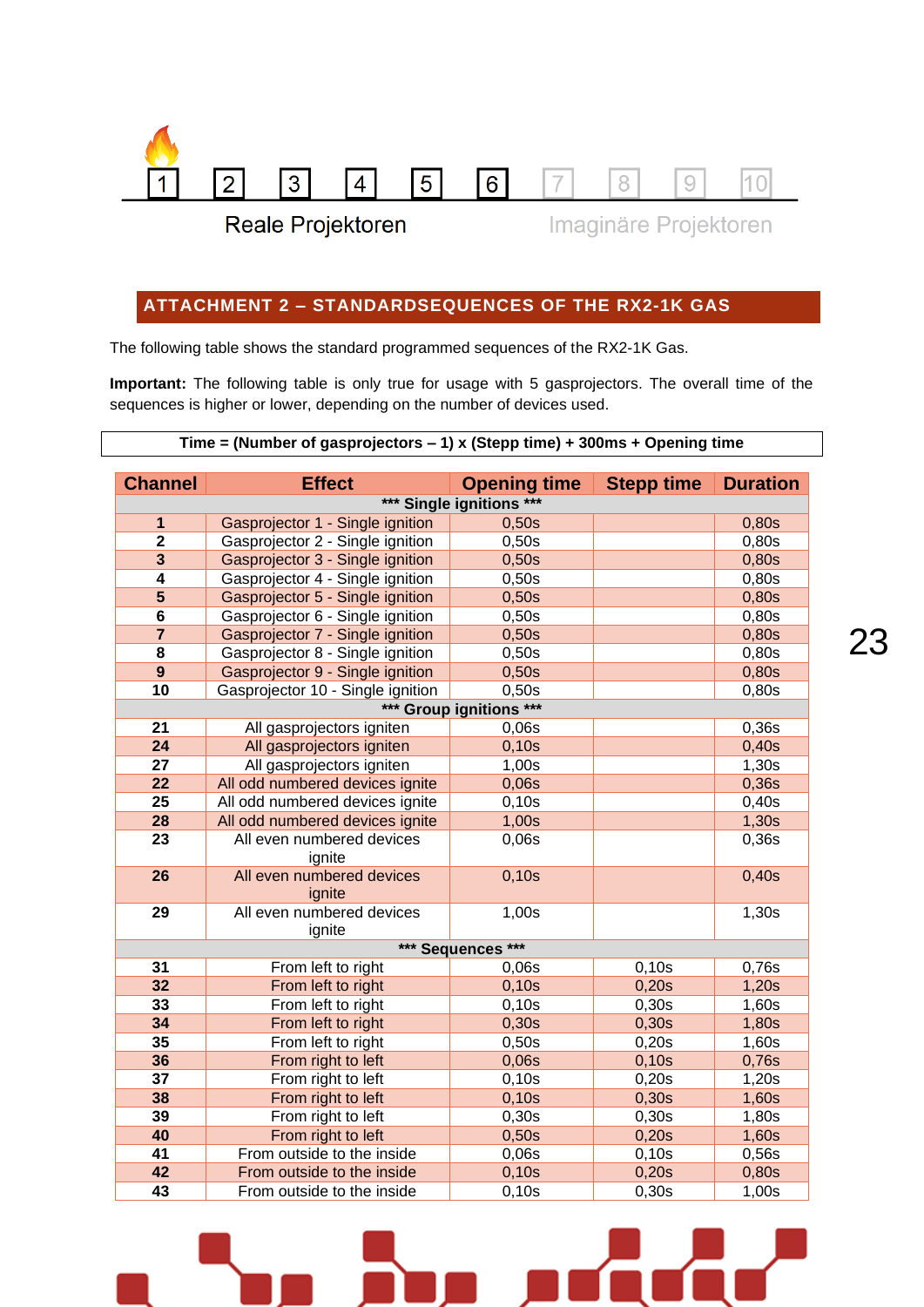| 44 | From outside to the inside  | 0.30s | 0,30s | 1,20s |
|----|-----------------------------|-------|-------|-------|
| 45 | From outside to the inside  | 0,50s | 0,20s | 1,20s |
| 46 | From inside to the outside  | 0,06s | 0,10s | 0,56s |
| 47 | From inside to the outside  | 0,10s | 0,20s | 0,80s |
| 48 | From inside to the outside  | 0,10s | 0,30s | 1,00s |
| 49 | From inside to the outside  | 0,30s | 0,30s | 1,20s |
| 50 | From inside to the outside  | 0,50s | 0,20s | 1,20s |
| 51 | From both ends to the other | 0,06s | 0,10s | 0,76s |
| 52 | From both ends to the other | 0,10s | 0,20s | 1,20s |
| 53 | From both ends to the other | 0,10s | 0,30s | 1,60s |
| 54 | From both ends to the other | 0,30s | 0,30s | 1,80s |
| 55 | From both ends to the other | 0,50s | 0.20s | 1,60s |